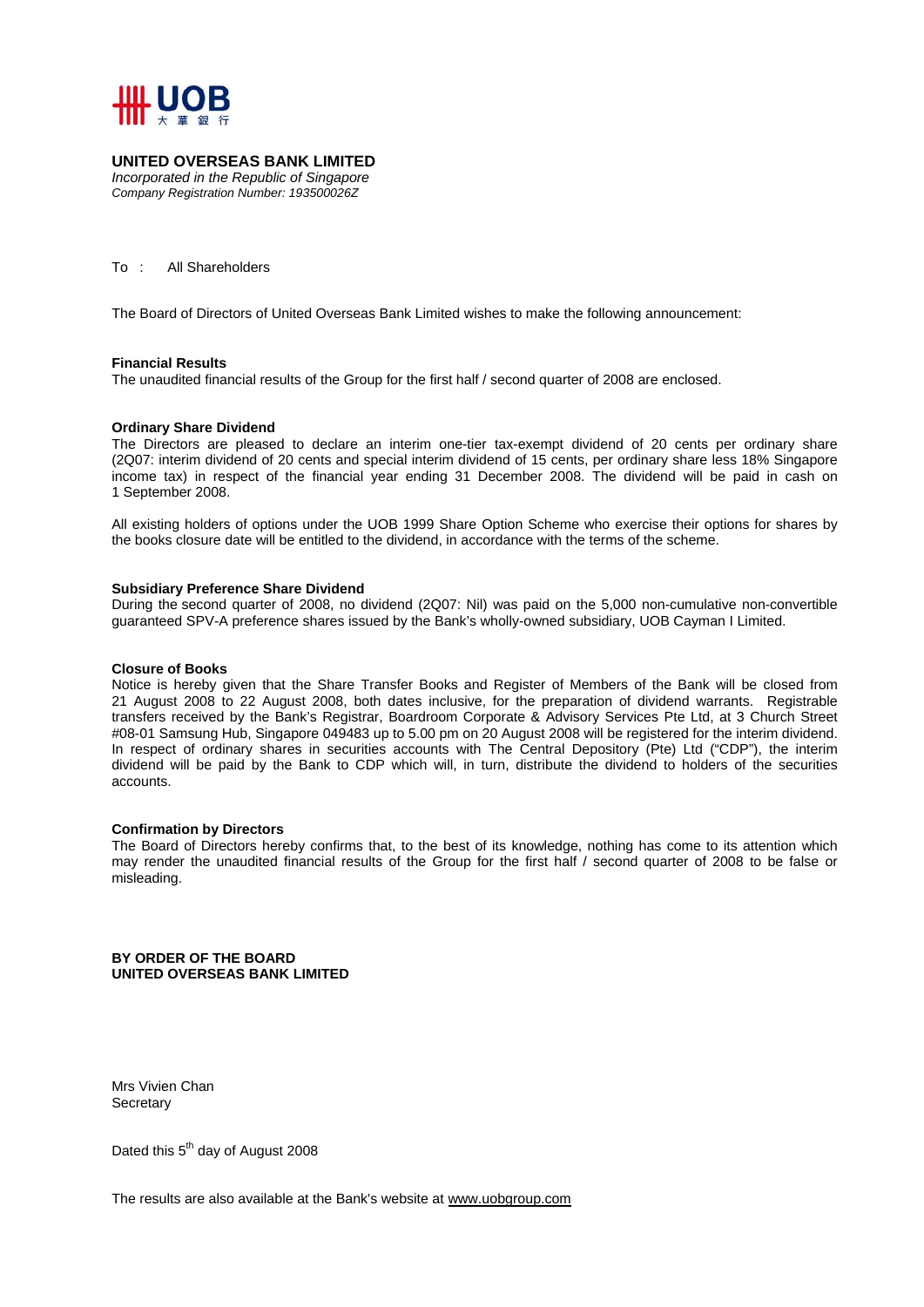

Incorporated in the Republic of Singapore Company Registration Number: 193500026Z

**Group Financial Report for the First Half / Second Quarter 2008**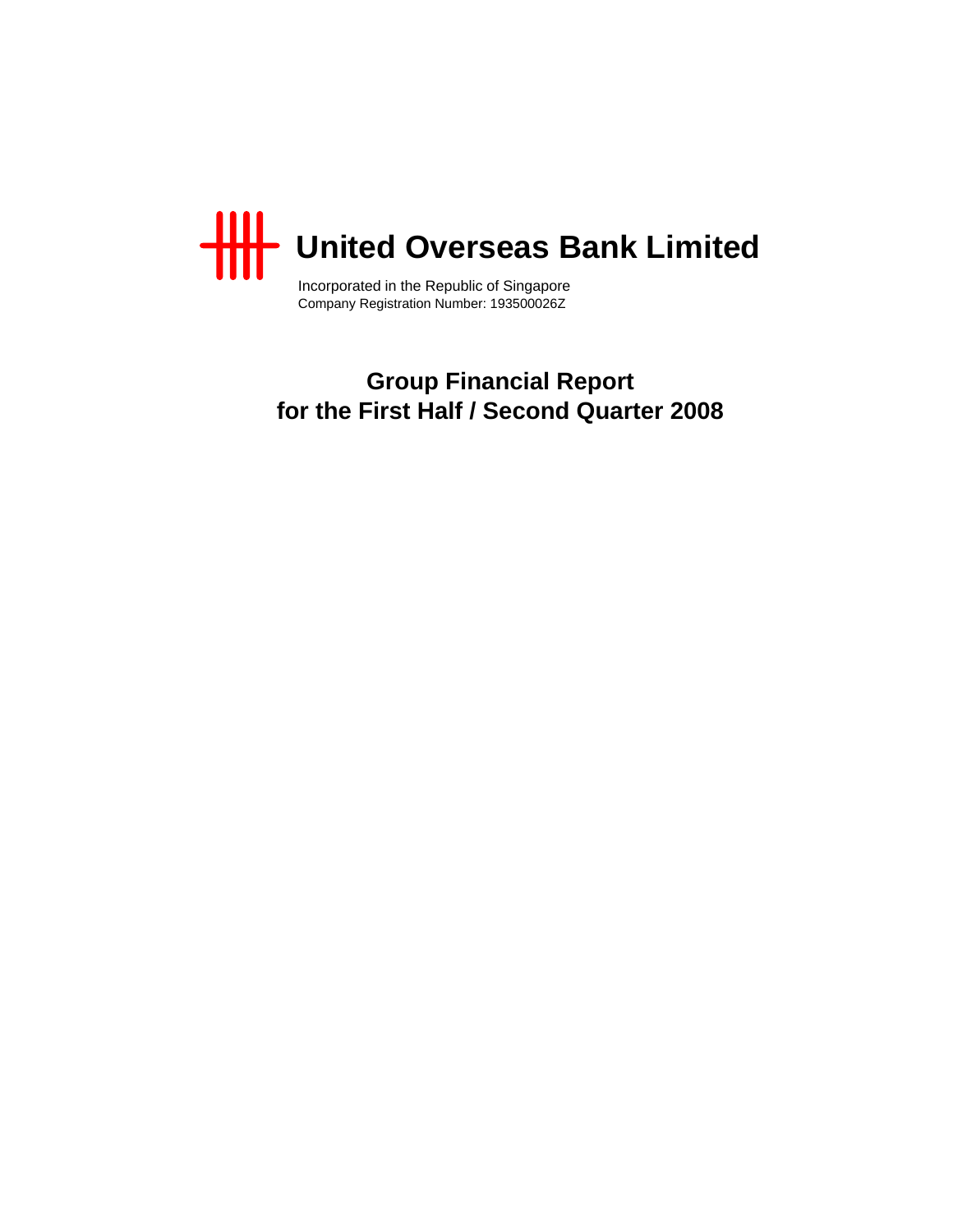# Щ UOB

## **Contents**

## **Page**

- 2 Financial Highlights
- 4 Performance Review
- 6 Net Interest Income
- 8 Non-Interest Income
- 9 Operating Expenses
- 10 Impairment Charges
- 11 Customer Loans
- 12 Total Deposits
- 13 Debts Issued
- 13 Shareholders' Equity
- 13 Changes in Ordinary Shares of the Bank
- 14 Non-Performing Assets
- 17 Performance by Business Segment
- 19 Performance by Geographical Segment
- 20 Capital Adequacy Ratios

## **Appendix**

- 1 Consolidated Profit and Loss Account
- 2 Consolidated Balance Sheet
- 3 Consolidated Statement of Changes in Equity
- 4 Consolidated Cash Flow Statement
- 5 Balance Sheet of the Bank
- 6 Statement of Changes in Equity of the Bank
- 7 Collateralised Debt Obligations

#### **Notes:**

- 1 The financial statements are presented in Singapore dollars.
- 2 Certain comparative figures have been restated to conform with the current period's presentation.
- 3 Certain figures in this report may not add up to the respective totals due to rounding.
- 4 Amounts less than \$500,000 in absolute term are shown as "0".

"NM" denotes not meaningful.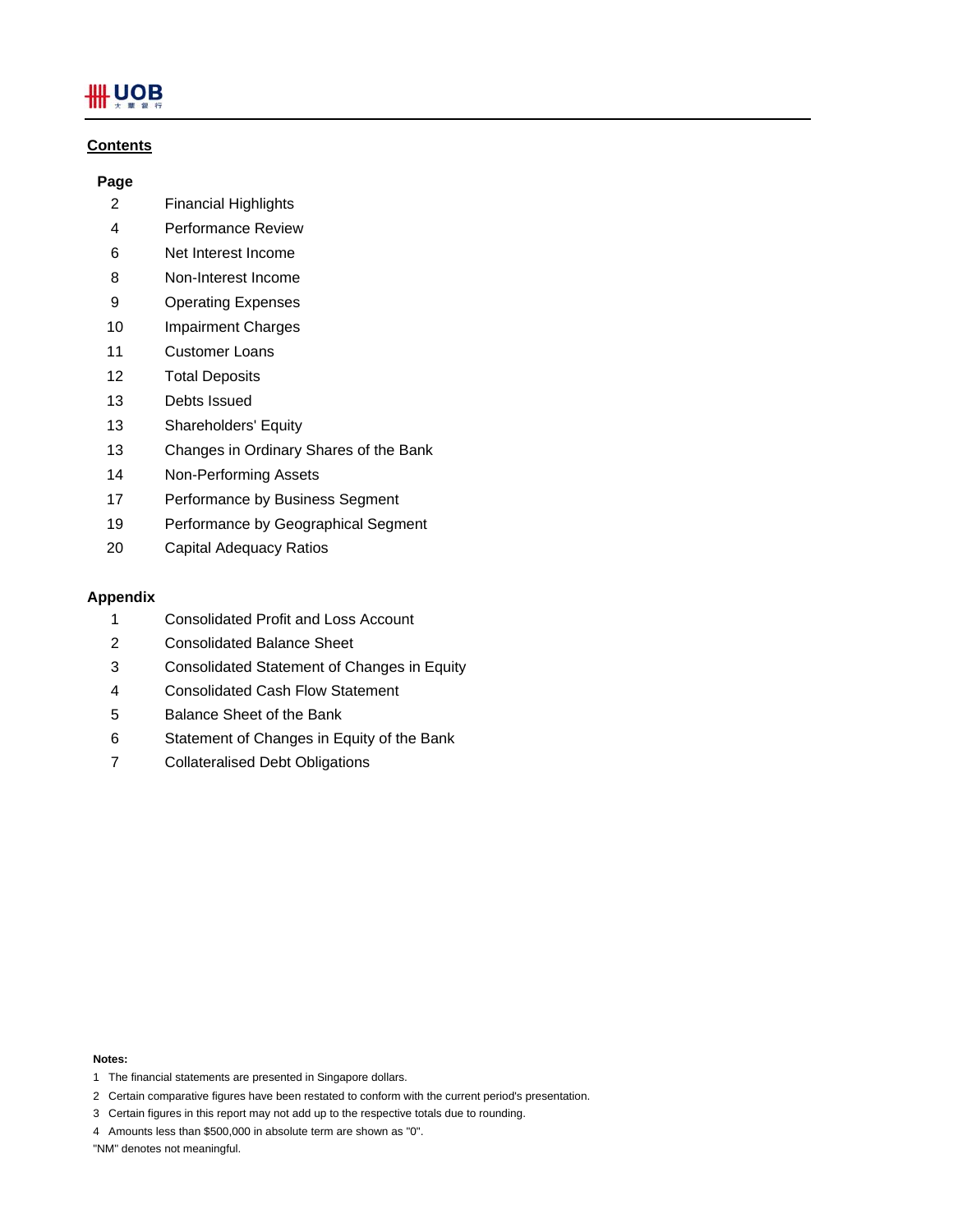## **Financial Highlights**

|                                                    | 1H08  | 1H07         | $+$ /(-)        | <b>2Q08</b> | 1Q08         | $+$ /(-)               | 2Q07         | $+$ /(-)        |
|----------------------------------------------------|-------|--------------|-----------------|-------------|--------------|------------------------|--------------|-----------------|
|                                                    |       |              | $\frac{0}{6}$   |             |              | %                      |              | %               |
| Profit and Loss Summary (\$m)                      |       |              |                 |             |              |                        |              |                 |
| Net interest income                                | 1,725 | 1,523        | 13.3            | 873         | 852          | 2.5                    | 761          | 14.7            |
| Non-interest income                                | 964   | 968          | (0.3)           | 550         | 414          | 32.9                   | 536          | 2.7             |
| Total income                                       | 2,690 | 2,490        | 8.0             | 1,424       | 1,266        | 12.4                   | 1,297        | 9.8             |
| Less: Total expenses                               | 1,015 | 976          | 4.0             | 518         | 496          | 4.4                    | 504          | 2.9             |
| Operating profit                                   | 1,675 | 1,515        | 10.6            | 905         | 770          | 17.6                   | 793          | 14.2            |
| Less: Intangible assets                            | 5     | 6            | (13.0)          | 3           | 3            | (3.0)                  | 3            | (15.9)          |
| Less: Impairment charges                           | 269   | 168          | 59.8            | 180         | 89           | 102.2                  | 81           | 122.5           |
| Add: Share of profit of associates                 | 56    | 112          | (50.0)          | 34          | 22           | 54.3                   | 65           | (47.8)          |
| Less: Tax and minority interests                   | 327   | 350          | (6.6)           | 156         | 171          | (8.6)                  | 190          | (17.7)          |
| Net profit after tax <sup>1</sup>                  | 1,130 | 1,103        | 2.5             | 601         | 529          | 13.5                   | 585          | 2.7             |
| <b>Financial Indicators</b>                        |       |              |                 |             |              |                        |              |                 |
| Income mix (%)                                     | 64.1  | 61.1         | 3.0% pt         | 61.3        |              | $(6.0)$ % pt           |              | 2.6% pt         |
| Net interest income<br>Non-interest income         | 35.9  | 38.9         | $(3.0)$ % pt    | 38.7        | 67.3<br>32.7 | 6.0% pt                | 58.7<br>41.3 | $(2.6)$ % pt    |
| Profit distribution (%)                            |       |              |                 |             |              |                        |              |                 |
| Singapore                                          | 74.4  | 73.5         | 0.9% pt         | 79.3        | 69.0         | 10.3% pt               | 74.5         | 4.8% pt         |
| Overseas                                           | 25.6  | 26.5         | $(0.9)$ % pt    | 20.7        | 31.0         | $(10.3)$ % pt          | 25.5         | $(4.8)%$ pt     |
| Basic earnings per ordinary share $(\$)^{2,3}$     | 1.47  | 1.42         | 3.5             | 1.57        | 1.38         | 13.8                   | 1.51         | 4.0             |
| Return on average ordinary                         |       |              |                 |             |              |                        |              |                 |
| shareholders' equity $(%)^{2,3}$                   | 13.8  | 13.2         | 0.6% pt         | 14.8        | 12.7         | 2.1% pt                | 13.9         | 0.9% pt         |
| Return on average total assets $(\%)$ <sup>3</sup> | 1.25  | 1.32         | (0.07)% pt      | 1.32        | 1.17         | 0.15% pt               | 1.38         | $(0.06)$ % pt   |
| Net interest margin $(\%)$ <sup>3</sup>            | 2.22  | 2.10         | 0.12% pt        | 2.23        | 2.20         | 0.03% pt               | 2.04         | 0.19% pt        |
| Expense / Income ratio (%)                         | 37.7  | 39.2         | $(1.5)$ % pt    | 36.4        | 39.2         | $(2.8)%$ pt            | 38.9         | $(2.5)$ % pt    |
| Net dividend per ordinary share $(\phi)$           |       |              |                 |             |              |                        |              |                 |
| Interim<br>Special interim                         | 20.0  | 16.4<br>12.3 | 22.0<br>(100.0) | 20.0        |              | <b>NM</b><br><b>NM</b> | 16.4<br>12.3 | 22.0<br>(100.0) |
| Total                                              | 20.0  | 28.7         | (30.3)          | 20.0        |              | <b>NM</b>              | 28.7         | (30.3)          |

**Notes:**

1 Refer to profit attributable to equity holders of the Bank.

2 Calculated based on profit attributable to equity holders of the Bank net of subsidiary preference share dividend incurred for the financial period.

3 Computed on an annualised basis.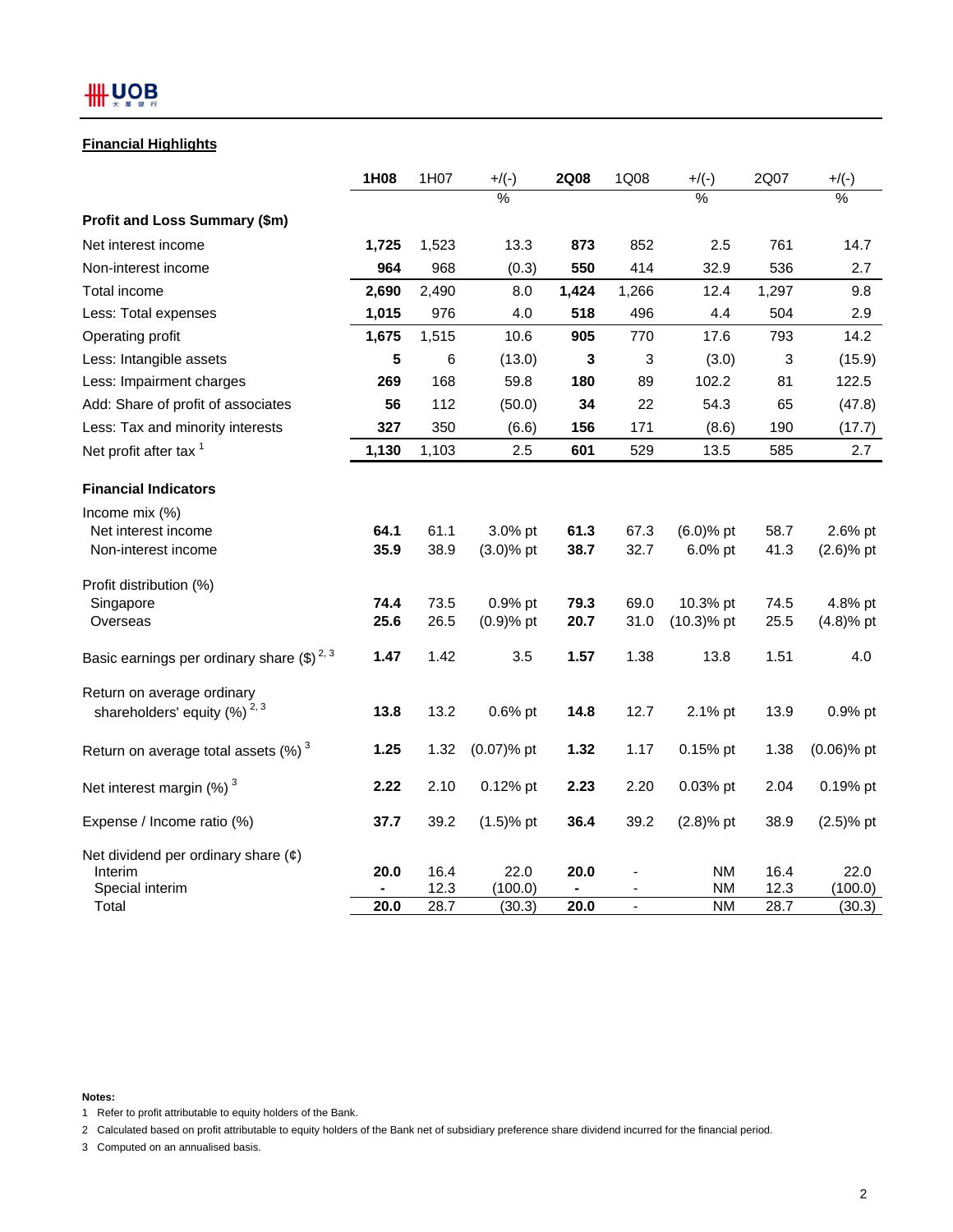## **Financial Highlights** *(cont'd)*

|                                                              | <b>Jun-08</b> | Mar-08       | $+/(-)$                      | <b>Jun-07</b> | $+$ /(-)                     |
|--------------------------------------------------------------|---------------|--------------|------------------------------|---------------|------------------------------|
|                                                              |               |              | $\frac{0}{0}$                |               | $\%$                         |
| Financial Indicators (cont'd)                                |               |              |                              |               |                              |
| Customer Ioans (net) (\$m)                                   | 97,395        | 94,373       | 3.2                          | 82,461        | 18.1                         |
| Customer deposits (\$m)                                      | 109,004       | 109,580      | (0.5)                        | 104,469       | 4.3                          |
| Loans / Deposits ratio $(\%)$ <sup>1</sup>                   | 89.3          | 86.1         | 3.2% pt                      | 78.9          | 10.4% pt                     |
| NPL ratio $(%)2$                                             | 1.5           | 1.6          | $(0.1)$ % pt                 | 2.8           | $(1.3)$ % pt                 |
| Total assets (\$m)                                           | 180,797       | 185,784      | (2.7)                        | 170,063       | 6.3                          |
| Shareholders' equity (\$m) <sup>3</sup>                      | 16,583        | 16,992       | (2.4)                        | 17,511        | (5.3)                        |
| Revaluation surplus $(\text{Im})^4$                          | 3,270         | 3,273        | (0.1)                        | 1,896         | 72.5                         |
| Net asset value ("NAV") per ordinary share (\$) <sup>5</sup> | 10.46         | 10.73        | (2.5)                        | 10.95         | (4.5)                        |
| Revalued NAV per ordinary share $(\$)^5$                     | 12.63         | 12.91        | (2.2)                        | 12.20         | 3.5                          |
| Net tangible asset per ordinary share $(\$)^5$               | 7.66          | 7.92         | (3.3)                        | 8.15          | (6.0)                        |
| Capital adequacy ratios (%)                                  |               |              |                              |               |                              |
| Tier 1<br>Total                                              | 10.2<br>14.4  | 10.7<br>15.6 | $(0.5)$ % pt<br>$(1.2)$ % pt | 10.8<br>15.7  | $(0.6)$ % pt<br>$(1.3)$ % pt |

**Notes:**

- 1 Refer to net customer loans and customer deposits.
- 2 Refer to non-performing loans (excluding debt securities and contingent assets) as a percentage of gross customer loans.
- 3 Refer to equity attributable to equity holders of the Bank.
- 4 Refer to revaluation surplus on properties not recognised in the financial statements.
- 5 Subsidiary preference shares were excluded from the computation.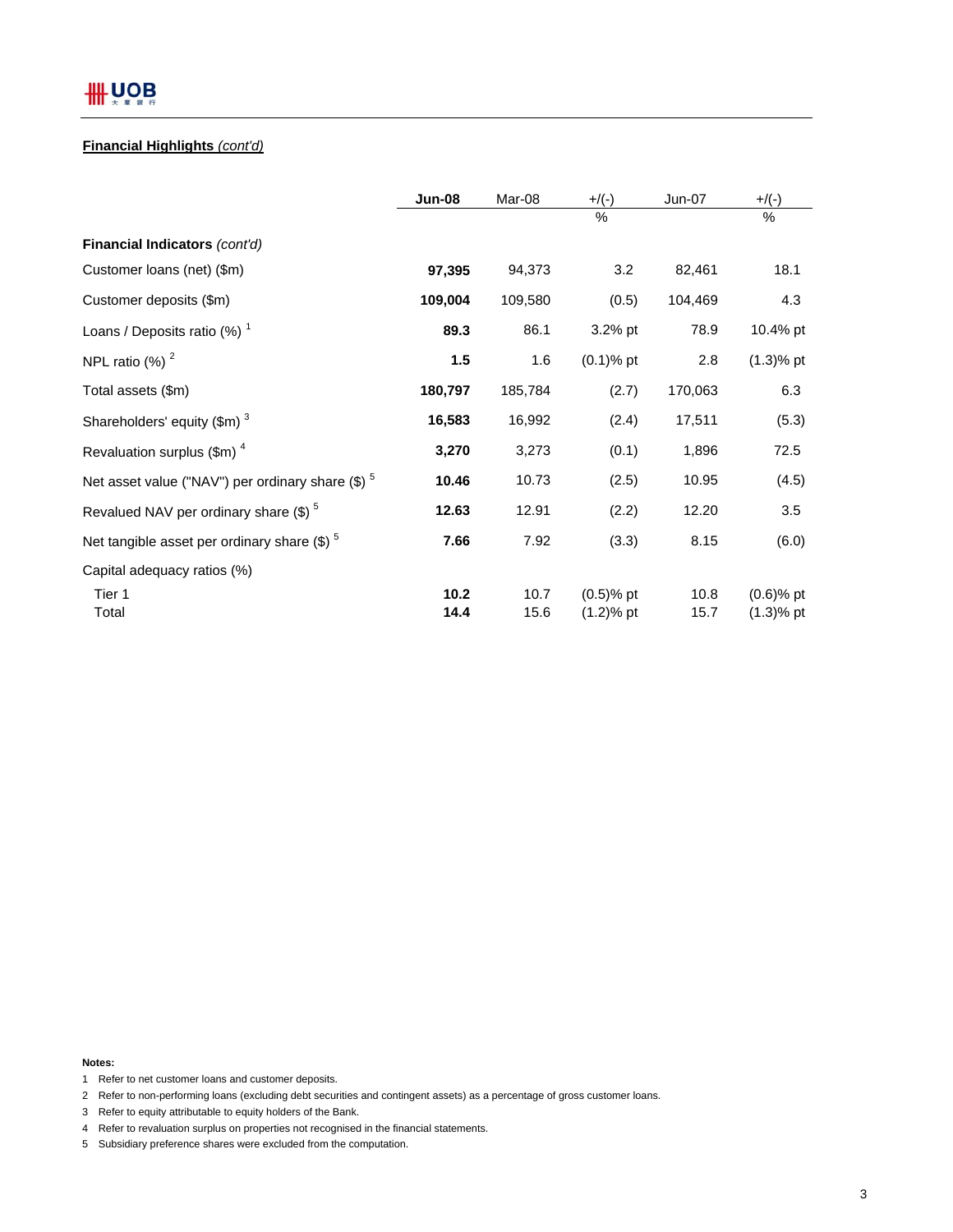## **Performance Review**

The financial statements have been prepared in accordance with Singapore Financial Reporting Standards ("FRS") with modification to FRS39 Financial Instruments: Recognition and Measurement in respect of loan loss provisioning, as provided in Notice to Banks No. 612 "Credit Files, Grading and Provisioning" issued by Monetary Authority of Singapore ("MAS"). The accounting policies and computation methods adopted in the financial statements for the first half of 2008 are the same as those adopted in the audited financial statements for the financial year ended 31 December 2007.

#### **First Half 2008 ("1H08") versus First Half 2007 ("1H07")**

The Group's net profit after tax ("NPAT") was \$1,130 million in 1H08, an increase of 2.5% from \$1,103 million recorded in 1H07. The growth was mainly attributed to higher net interest income, partially offset by higher impairment charges, lower contributions from associates and higher operating expenses.

Total operating income rose 8.0% to \$2,690 million. Net interest income grew 13.3% to \$1,725 million, driven by expanded loan volume and higher contributions from interbank money market activities. Non-interest income was flat at \$964 million as higher investment income and rental income were offset by lower other income.

Total operating expenses increased 4.0% to \$1,015 million. Staff costs increased 6.4% to \$545 million largely due to higher headcount. Other operating expenses rose 1.3% to \$469 million mainly on occupancy-related expenses, partly offset by lower IT-related expenses. Expense-to-income ratio improved 1.5% points to 37.7%.

Impairment charges increased 59.8% to \$269 million largely due to collective impairment provision for loans and collateralised debt obligations ("CDO") and individual impairment charges on CDO. These were partially offset by lower individual impairment charges on loans.

Share of pre-tax profit of associates decreased 50.0% to \$56 million mainly due to lower profits recorded by the major associates.

Net customer loans increased 18.1% to \$97,395 million as at 30 June 2008. Non-performing loans of \$1,547 million was 1.5% (30 June 2007: 2.8%) of gross customer loans.

#### **Second Quarter 2008 ("2Q08") versus First Quarter 2008 ("1Q08")**

Group NPAT increased 13.5% to \$601 million in 2Q08, with operating profit grew 17.6% to \$905 million.

Operating income increased 12.4% to \$1,424 million. Net interest income rose 2.5% to \$873 million, mainly from securities and money market activities, due to lower funding costs. Non-interest income grew 32.9% to \$550 million, largely due to higher investment income and dividend income, partly offset by lower other income and fee and commission income.

Total operating expenses increased 4.4% to \$518 million. The increase was mainly on staff costs, occupancy-related and revenue-related expenses. Expense-to-income ratio improved 2.8% points to 36.4%.

Impairment charges were \$180 million in 2Q08 compared to \$89 million in 1Q08. The increase was largely due to higher individual impairment charges on loans and CDO, coupled with higher collective impairment provision for loans.

Net customer loans increased 3.2% to \$97,395 million as at 30 June 2008. Non-performing loans of \$1,547 million was 1.5% (31 March 2008: 1.6%) of gross customer loans.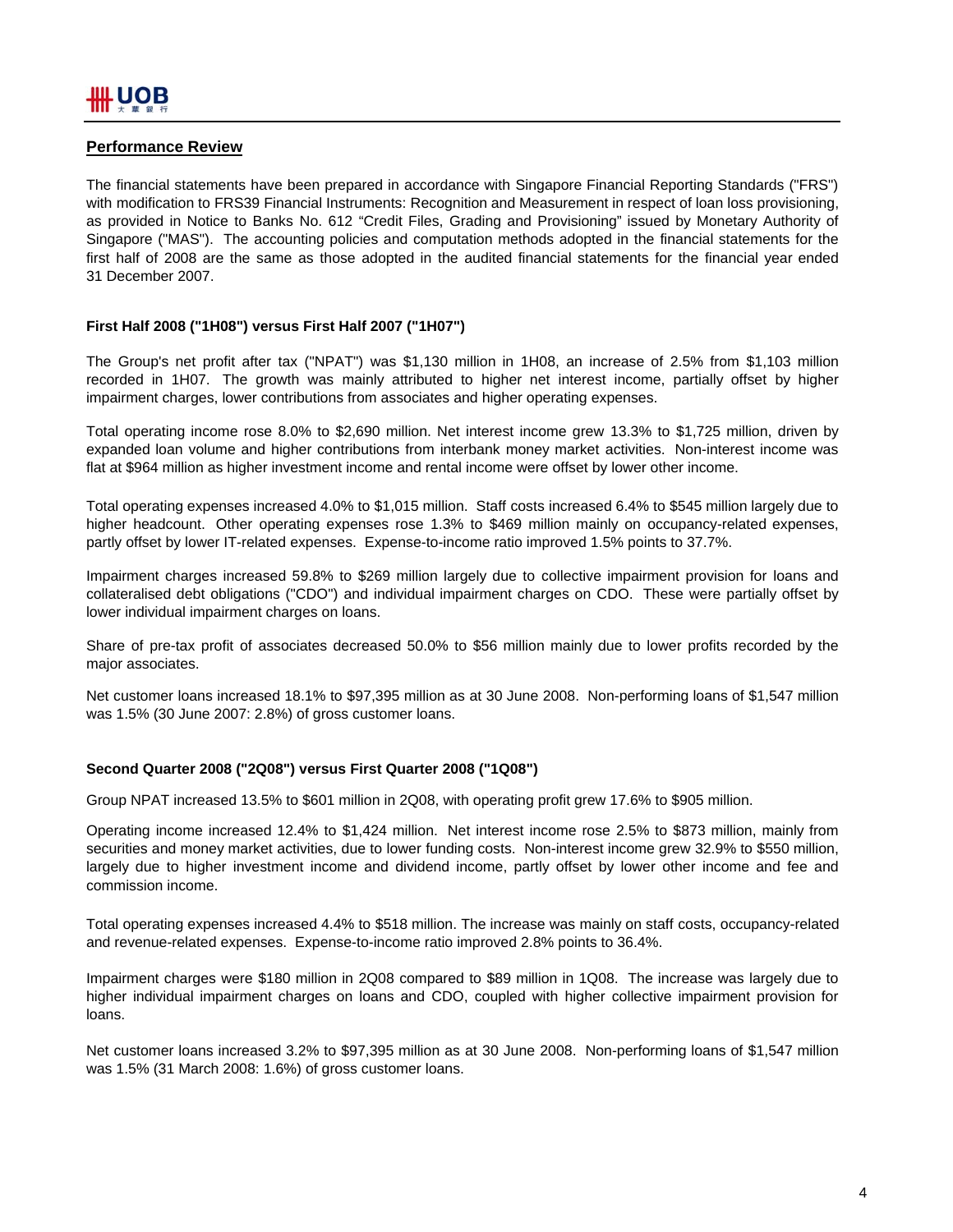## **Performance Review** *(cont'd)*

#### **Second Quarter 2008 ("2Q08") versus Second Quarter 2007 ("2Q07")**

Group NPAT increased 2.7% to \$601 million for 2Q08, with operating profit grew 14.2% to \$905 million.

Net interest income rose 14.7% to \$873 million, mainly attributed to increased loan volume and higher contributions from money market activities. Non-interest income increased 2.7% to \$550 million, mainly due to higher investment income, partly offset by lower fee and commission income and other income.

Total operating expenses increased 2.9% to \$518 million, primarily due to higher staff costs and occupancy-related expenses. Expense-to-income ratio improved 2.5% points to 36.4%.

Impairment charges increased 122.5% to \$180 million largely due to higher collective and individual impairment charges on loans.

Net customer loans increased 18.1% to \$97,395 million as at 30 June 2008. Non-performing loans of \$1,547 million was 1.5% (30 June 2007: 2.8%) of gross customer loans.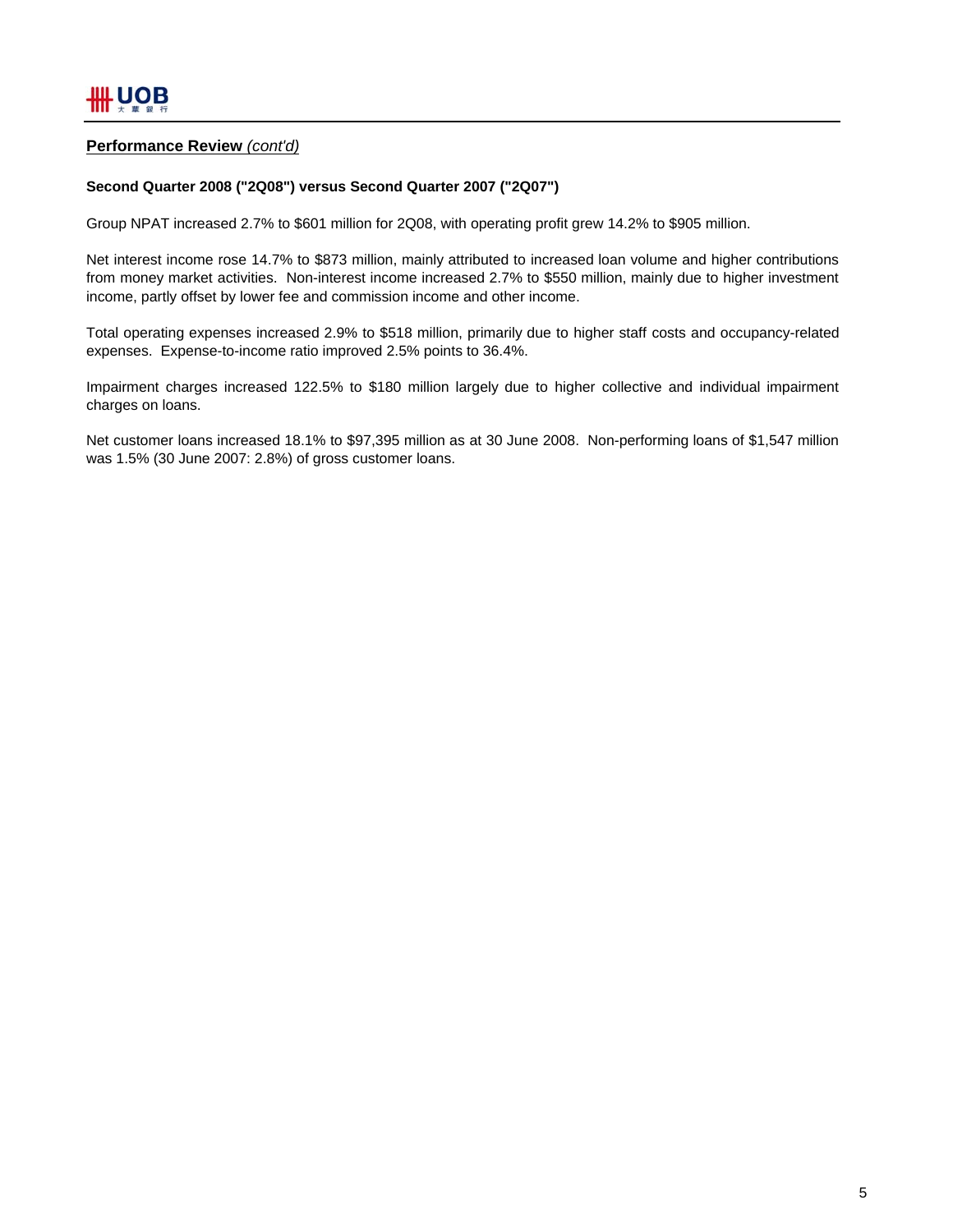## **Net Interest Income**

## **Net Interest Margin**

|                                | 1H08           |                            |      | 1H07           |            |         |  |
|--------------------------------|----------------|----------------------------|------|----------------|------------|---------|--|
|                                |                | Average Annualised Average |      | Average        | Annualised | Average |  |
|                                | <b>Balance</b> | <b>Interest</b>            | Rate | <b>Balance</b> | Interest   | Rate    |  |
|                                | \$m            | \$m                        | ℅    | \$m            | \$m        | %       |  |
| Interest bearing assets        |                |                            |      |                |            |         |  |
| Customer loans                 | 94,392         | 4,651                      | 4.93 | 79,434         | 4,701      | 5.92    |  |
| Interbank balances             | 31,570         | 1,133                      | 3.59 | 38,998         | 1,692      | 4.34    |  |
| <b>Securities</b>              | 30,344         | 1,187                      | 3.91 | 27,708         | 1,245      | 4.49    |  |
| Total                          | 156,306        | 6,970                      | 4.46 | 146,140        | 7,638      | 5.23    |  |
| Interest bearing liabilities   |                |                            |      |                |            |         |  |
| Customer deposits              | 108,711        | 1,990                      | 1.83 | 101,646        | 2,657      | 2.61    |  |
| Interbank balances / other     | 42,519         | 1,511                      | 3.55 | 39,731         | 1,910      | 4.81    |  |
| Total                          | 151,230        | 3,501                      | 2.32 | 141,377        | 4,567      | 3.23    |  |
| Loan margin                    |                |                            | 3.10 |                |            | 3.31    |  |
| Net interest income / margin 1 |                | 3,469                      | 2.22 |                | 3,071      | 2.10    |  |

|                                | <b>2Q08</b>    |                            |      | 1Q08           |            |         | 2Q07           |            |         |
|--------------------------------|----------------|----------------------------|------|----------------|------------|---------|----------------|------------|---------|
|                                |                | Average Annualised Average |      | Average        | Annualised | Average | Average        | Annualised | Average |
|                                | <b>Balance</b> | Interest                   | Rate | <b>Balance</b> | Interest   | Rate    | <b>Balance</b> | Interest   | Rate    |
|                                | \$m            | \$m                        | %    | \$m            | \$m        | %       | \$m            | \$m        | %       |
| Interest bearing assets        |                |                            |      |                |            |         |                |            |         |
| Customer loans                 | 95,613         | 4,537                      | 4.75 | 93,128         | 4,765      | 5.12    | 80,184         | 4,682      | 5.84    |
| Interbank balances             | 31,880         | 1,057                      | 3.32 | 31,834         | 1,209      | 3.80    | 40,302         | 1,711      | 4.25    |
| <b>Securities</b>              | 29,836         | 1,129                      | 3.78 | 30,766         | 1,244      | 4.04    | 28,818         | 1,267      | 4.40    |
| Total                          | 157,328        | 6,723                      | 4.27 | 155,728        | 7,218      | 4.63    | 149,304        | 7,660      | 5.13    |
| Interest bearing liabilities   |                |                            |      |                |            |         |                |            |         |
| Customer deposits              | 110.444        | 1,846                      | 1.67 | 108,417        | 2,134      | 1.97    | 103,959        | 2,663      | 2.56    |
| Interbank balances / other     | 42,091         | 1,365                      | 3.24 | 42,763         | 1,658      | 3.88    | 40,770         | 1,944      | 4.77    |
| Total                          | 152,536        | 3,211                      | 2.10 | 151,181        | 3,791      | 2.51    | 144,729        | 4,607      | 3.18    |
| Loan margin                    |                |                            | 3.08 |                |            | 3.15    |                |            | 3.28    |
| Net interest income / margin 1 |                | 3,512                      | 2.23 |                | 3.426      | 2.20    |                | 3,053      | 2.04    |

1 Net interest margin represents annualised net interest income as a percentage of total interest bearing assets.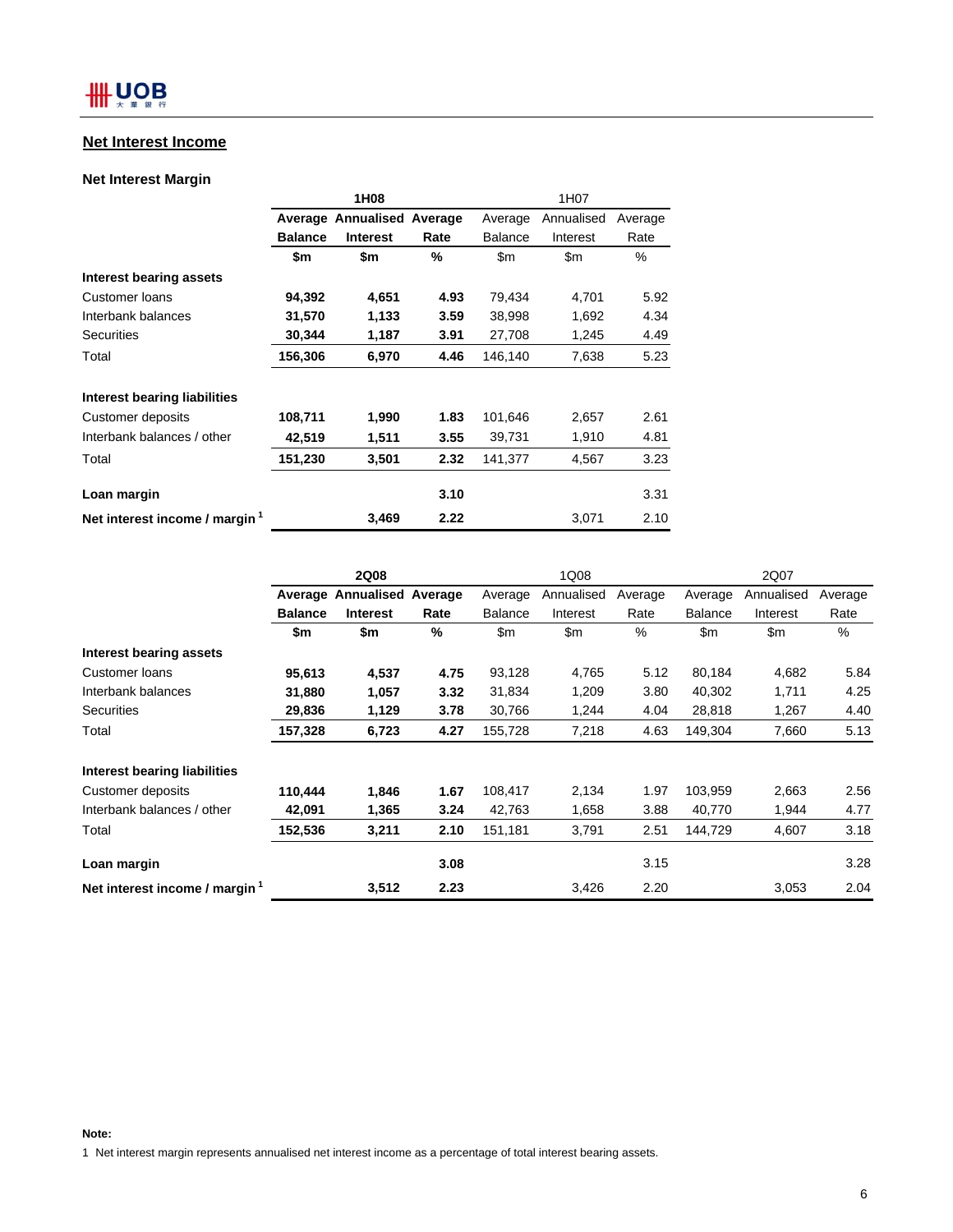## **Net Interest Income** (cont'd)

#### **Volume and Rate Analysis**

|                            | 1H08 vs 1H07 |        |               |        | 2Q08 vs 1Q08   |            |        | 2Q08 vs 2Q07  |        |  |
|----------------------------|--------------|--------|---------------|--------|----------------|------------|--------|---------------|--------|--|
|                            | Volume       | Rate   | Net           | Volume | Rate           | <b>Net</b> | Volume | Rate          | Net    |  |
|                            | Change       | Change | Change        | Change | Change         | Change     | Change | Change        | Change |  |
|                            | \$m          | \$m    | $\mathsf{Sm}$ | \$m    | \$m            | \$m        | \$m    | $\mathsf{Sm}$ | \$m\$  |  |
| Interest income            |              |        |               |        |                |            |        |               |        |  |
| Customer Ioans             | 439          | (464)  | (25)          | 32     | (88)           | (57)       | 225    | (261)         | (36)   |  |
| Interbank balances         | (160)        | (118)  | (277)         | 0      | (38)           | (38)       | (89)   | (74)          | (163)  |  |
| <b>Securities</b>          | 59           | (87)   | (29)          | (9)    | (19)           | (29)       | 11     | (46)          | (35)   |  |
| Total                      | 338          | (669)  | (331)         | 23     | (146)          | (123)      | 147    | (380)         | (234)  |  |
| Interest expense           |              |        |               |        |                |            |        |               |        |  |
| Customer deposits          | 92           | (422)  | (331)         | 10     | (81)           | (72)       | 41     | (245)         | (204)  |  |
| Interbank balances / other | 59           | (257)  | (198)         | (7)    | (66)           | (73)       | 13     | (158)         | (144)  |  |
| Total                      | 151          | (679)  | (528)         | 3      | (148)          | (144)      | 55     | (403)         | (348)  |  |
| Change in number of days   |              |        | 5             |        |                |            |        |               | (2)    |  |
| Net interest income        | 187          | 11     | 202           | 19     | $\overline{2}$ | 21         | 92     | 22            | 112    |  |

#### *1H08 vs 1H07*

Net interest income rose 13.3% to \$1,725 million, driven by expanded loan volume and higher contributions from interbank money market activities. Net interest margin increased 12 basis points to 2.22% mainly due to improved asset mix. The decrease in loan margin by 21 basis points to 3.10% was partly due to higher interest recovery on non-performing loans in 1H07.

#### *2Q08 vs 1Q08*

Net interest income grew 2.5% to \$873 million, mainly from securities and interbank money market activities. Net interest margin increased 3 basis points to 2.23% as a result of lower funding costs. The decrease in loan margin by 7 basis points to 3.08% was due to lower loan yield.

#### 2*Q08 vs 2Q07*

Net interest income increased 14.7% to \$873 million. The growth was attributed to increased loan volume and higher contributions from interbank money market activities. Net interest margin increased 19 basis points to 2.23%, mainly contributed by improved asset mix and lower funding costs. The decrease in loan margin by 20 basis points to 3.08% was mainly due to lower loan yield.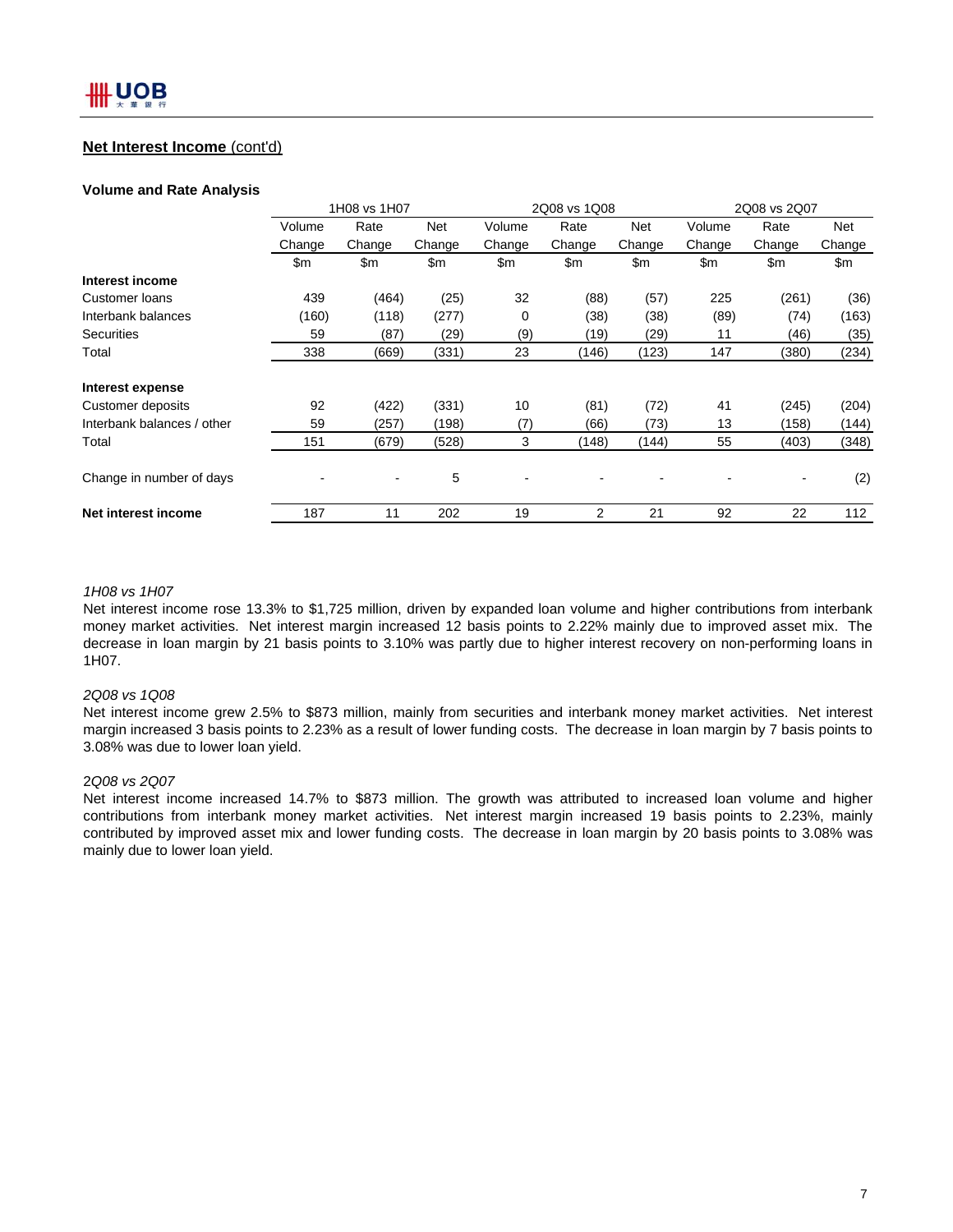## **Non-Interest Income**

|                                                                   | 1H08 | 1H07  | $+/(-)$      | <b>2Q08</b> | 1Q08  | $+/(-)$       | 2Q07  | $+/(-)$      |
|-------------------------------------------------------------------|------|-------|--------------|-------------|-------|---------------|-------|--------------|
|                                                                   | \$m  | \$m\$ | %            | \$m         | \$m\$ | $\frac{0}{0}$ | \$m\$ | %            |
| Fee and commission income                                         |      |       |              |             |       |               |       |              |
| Credit card                                                       | 90   | 80    | 13.2         | 47          | 44    | 7.5           | 42    | 11.7         |
| Fund management                                                   | 101  | 161   | (37.3)       | 46          | 55    | (17.0)        | 99    | (53.9)       |
| Futures broking                                                   | 18   | 17    | 5.0          | 8           | 9     | (6.4)         | 8     | 11.3         |
| Investment-related                                                | 65   | 95    | (30.9)       | 36          | 30    | 19.3          | 55    | (35.5)       |
| Loan-related                                                      | 143  | 89    | 62.0         | 69          | 74    | (7.4)         | 45    | 54.3         |
| Service charges                                                   | 40   | 41    | (2.2)        | 19          | 21    | (8.0)         | 23    | (16.4)       |
| Trade-related                                                     | 105  | 92    | 13.4         | 51          | 53    | (3.8)         | 50    | 2.2          |
| Other                                                             | 30   | 15    | 98.4         | 13          | 17    | (23.4)        | 8     | 59.4         |
|                                                                   | 592  | 589   | 0.6          | 289         | 303   | (4.7)         | 330   | (12.4)       |
| <b>Dividend income</b>                                            | 43   | 38    | 13.7         | 41          | 3     | <b>NM</b>     | 35    | 16.9         |
| <b>Rental income</b>                                              | 51   | 33    | 54.0         | 27          | 24    | 10.8          | 17    | 57.8         |
| Other operating income                                            |      |       |              |             |       |               |       |              |
| Net gain / (loss) from:                                           |      |       |              |             |       |               |       |              |
| <b>Trading activities</b><br>Non-trading activities               | (29) | 72    | (139.8)      | (35)        | 6     | (678.1)       | 43    | (181.2)      |
| Financial instruments measured                                    |      |       |              |             |       |               |       |              |
| at fair value to profit and loss<br>Available-for-sale assets and | (41) | 38    | (207.7)      | 12          | (53)  | <b>NM</b>     | 22    | (45.3)       |
| other                                                             | 261  | 55    | 375.0        | 181         | 79    | 128.0         | 22    | 715.5        |
|                                                                   | 191  | 165   | 15.8         | 159         | 32    | 391.7         | 87    | 81.7         |
| Other income                                                      | 86   | 142   | (39.3)       | 35          | 51    | (32.4)        | 67    | (47.8)       |
|                                                                   | 277  | 307   | (9.7)        | 194         | 84    | 131.2         | 154   | 25.7         |
| Total                                                             | 964  | 968   | (0.3)        | 550         | 414   | 32.9          | 536   | 2.7          |
| Fee and commission income /                                       |      |       |              |             |       |               |       |              |
| Total income (%)<br>Non-interest income /                         | 22.0 | 23.7  | $(1.7)$ % pt | 20.3        | 24.0  | $(3.7)$ % pt  | 25.4  | $(5.1)$ % pt |
| Total income (%)                                                  | 35.9 | 38.9  | $(3.0)$ % pt | 38.7        | 32.7  | 6.0 % pt      | 41.3  | $(2.6)$ % pt |

#### *1H08 vs 1H07*

Non-interest income was flat at \$964 million, as higher investment income and rental income were offset by lower other income.

#### *2Q08 vs 1Q08*

Non-interest income grew 32.9% to \$550 million. The increase was mainly due to higher investment income and dividend income, partly offset by lower other income and fee and commission income.

#### 2*Q08 vs 2Q07*

Non-interest income increased 2.7% to \$550 million. The increase was largely contributed by higher investment income, partially offset by lower fee and commission income and other income.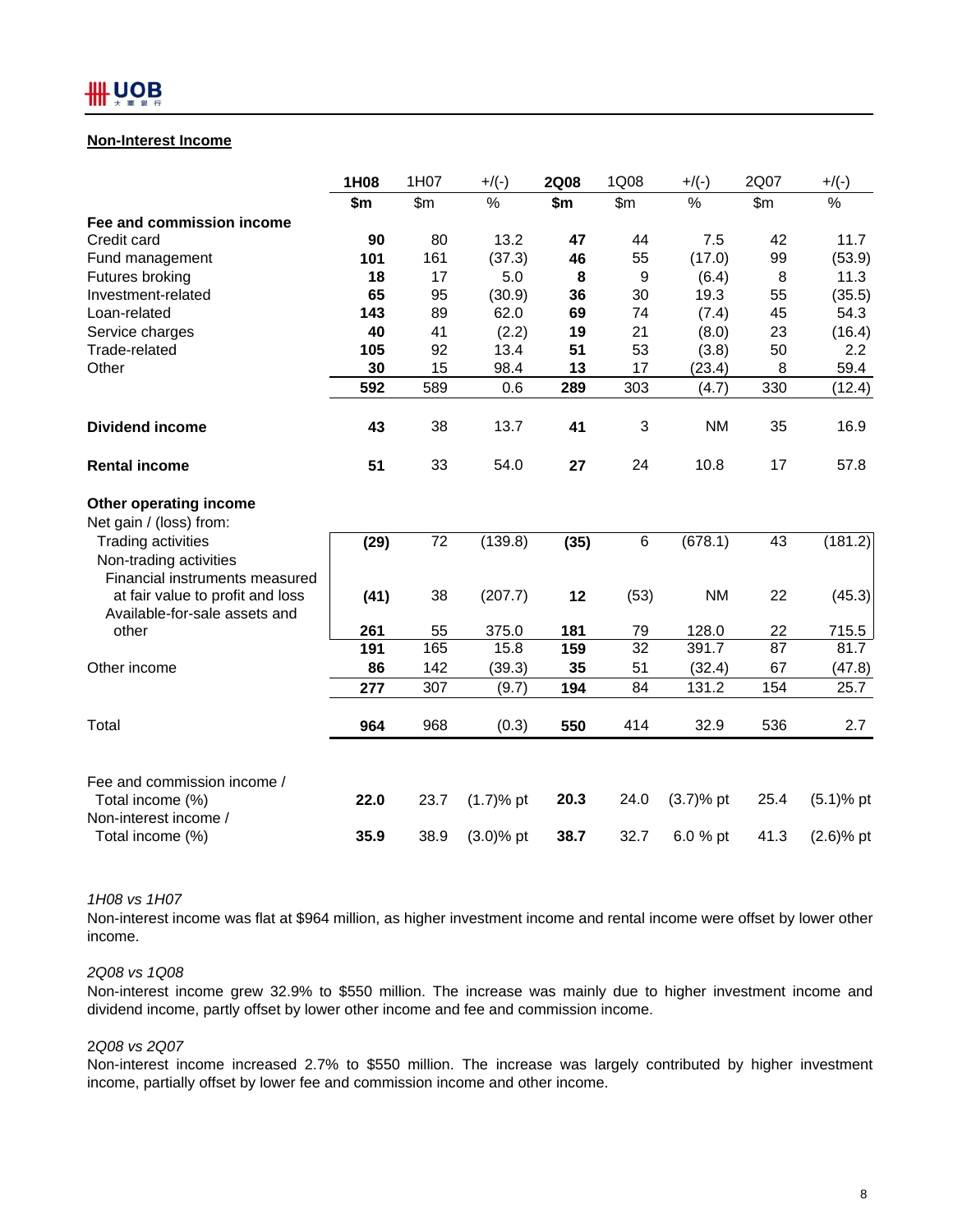## **Operating Expenses**

|                                                 | 1H08   | 1H07   | $+$ /(-)         | <b>2Q08</b> | 1Q08   | $+$ /(-)    | 2Q07           | $+$ /(-)     |
|-------------------------------------------------|--------|--------|------------------|-------------|--------|-------------|----------------|--------------|
|                                                 | \$m    | \$m\$  | %                | \$m         | \$m\$  | $\%$        | \$m\$          | %            |
| <b>Staff costs</b>                              | 545    | 513    | 6.4              | 279         | 267    | 4.5         | 272            | 2.7          |
| Other operating expenses                        |        |        |                  |             |        |             |                |              |
| Revenue-related                                 | 234    | 232    | 1.1              | 119         | 116    | 2.7         | 117            | 1.2          |
| Occupancy-related                               | 96     | 82     | 16.9             | 51          | 45     | 13.3        | 42             | 20.2         |
| IT-related                                      | 76     | 84     | (9.3)            | 39          | 37     | 4.0         | 42             | (7.2)        |
| Other                                           | 63     | 65     | (3.8)            | 31          | 32     | (2.0)       | 31             | 1.1          |
|                                                 | 469    | 463    | 1.3              | 240         | 230    | 4.3         | 232            | 3.1          |
| Total                                           | 1,015  | 976    | 4.0              | 518         | 496    | 4.4         | 504            | 2.9          |
| Of which:                                       |        |        |                  |             |        |             |                |              |
| Depreciation of assets                          | 67     | 70     | (4.2)            | 34          | 33     | 0.9         | 35             | (3.0)        |
| Total IT costs <sup>1</sup><br>Total IT costs / | 137    | 141    | (2.3)            | 71          | 67     | 6.0         | 71             | (0.2)        |
| Total operating expenses (%)                    | 13.5   | 14.4   | $(0.9)$ % pt     | 13.6        | 13.4   | $0.2 \%$ pt | 14.1           | $(0.5)$ % pt |
| Expense / Income ratio (%)                      | 37.7   | 39.2   | $(1.5)$ % pt     | 36.4        | 39.2   | $(2.8)%$ pt | 38.9           | $(2.5)$ % pt |
| Manpower (number)                               | 22,149 | 20,752 | 1,397 no. 22,149 |             | 21,818 |             | 331 no. 20,752 | 1,397 no.    |

#### *1H08 vs 1H07*

Total operating expenses increased 4.0% to \$1,015 million. Staff costs increased 6.4% to \$545 million mainly due to higher headcount to support business expansion. Other operating expenses increased 1.3% to \$469 million largely due to higher occupancy-related expenses, partly offset by lower IT-related expenses. Expense-to-income ratio improved 1.5% points to 37.7%.

#### 2*Q08 vs 1Q08*

Total operating expenses increased 4.4% to \$518 million. The increase was mainly due to higher staff costs, occupancy-related and revenue-related expenses. Expense-to-income ratio improved 2.8% points to 36.4%.

#### 2*Q08 vs 2Q07*

Total operating expenses increased 2.9% to \$518 million, mainly on higher staff costs and occupancy-related expenses. Expense-to-income ratio improved 2.5% points to 36.4%.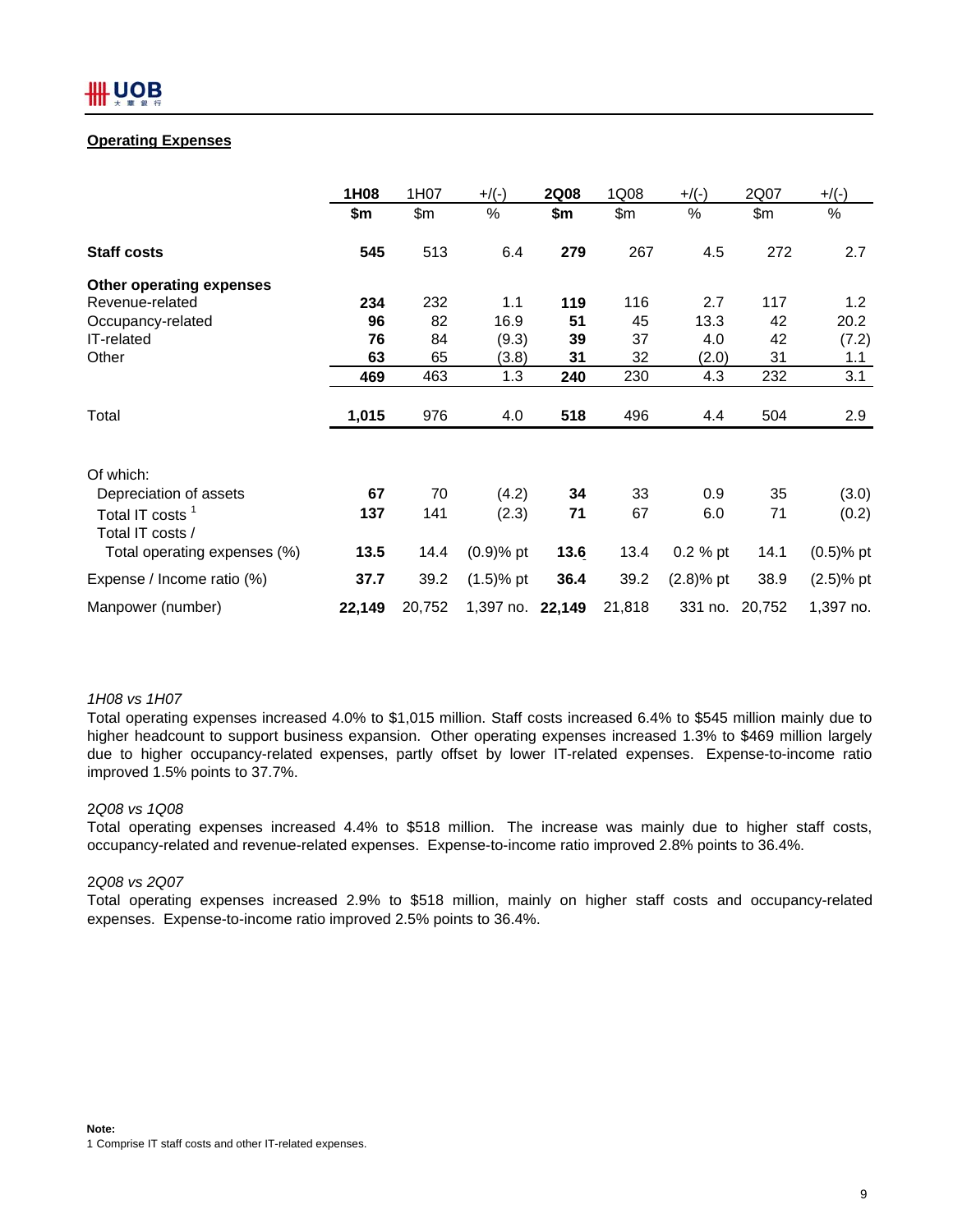## **Impairment Charges**

|                                     | 1H08         | 1H07  | $+$ /(-)  | <b>2Q08</b> | 1Q08 | $+$ /(-)  | 2Q07              | $+$ /(-)  |
|-------------------------------------|--------------|-------|-----------|-------------|------|-----------|-------------------|-----------|
|                                     | \$m          | \$m\$ | $\%$      | \$m         | \$m  | $\%$      | \$m\$             | %         |
| Individual impairment on loans      |              |       |           |             |      |           |                   |           |
| Singapore                           | (12)         | 31    | (139.4)   | (9)         | (3)  | (193.1)   | 2                 | (493.8)   |
| Malaysia                            | 58           | 35    | 65.2      | 51          | 7    | 638.5     | $12 \overline{ }$ | 326.0     |
| Thailand                            | 30           | 58    | (48.1)    | 24          | 6    | 344.6     | 22                | 9.4       |
| Indonesia                           | (1)          | (4)   | 67.9      | (1)         | (0)  | <b>NM</b> | (6)               | 76.3      |
| Greater China <sup>1</sup>          | $\mathbf{2}$ | (2)   | <b>NM</b> | $\bf{0}$    | 2    | (97.5)    | 2                 | (97.9)    |
| Other                               | (1)          |       | (222.6)   | (0)         | (1)  | 80.3      | 0                 | <b>NM</b> |
|                                     | 75           | 119   | (36.8)    | 65          | 10   | 563.4     | 33                | 99.4      |
| Individual impairment on securities |              |       |           |             |      |           |                   |           |
| and other assets                    | 82           | 50    | 65.9      | 51          | 32   | 60.6      | 48                | 5.2       |
| Collective impairment               | 112          |       | <b>NM</b> | 64          | 48   | 34.7      |                   | <b>NM</b> |
| Total                               | 269          | 168   | 59.8      | 180         | 89   | 102.2     | 81                | 122.5     |

## *1H08 vs 1H07*

Impairment charges increased 59.8% to \$269 million. The increase was largely due to collective impairment provision for loans and CDO, individual impairment charges on CDO, partly offset by lower individual impairment on loans.

## *2Q08 vs 1Q08*

Impairment charges increased 102.2% to \$180 million. The increase was largely due to higher individual impairment charges on loans and CDO, coupled with higher collective impairment provision for loans.

#### 2*Q08 vs 2Q07*

Impairment charges increased 122.5% to \$180 million, largely due to higher collective and individual impairment charges on loans.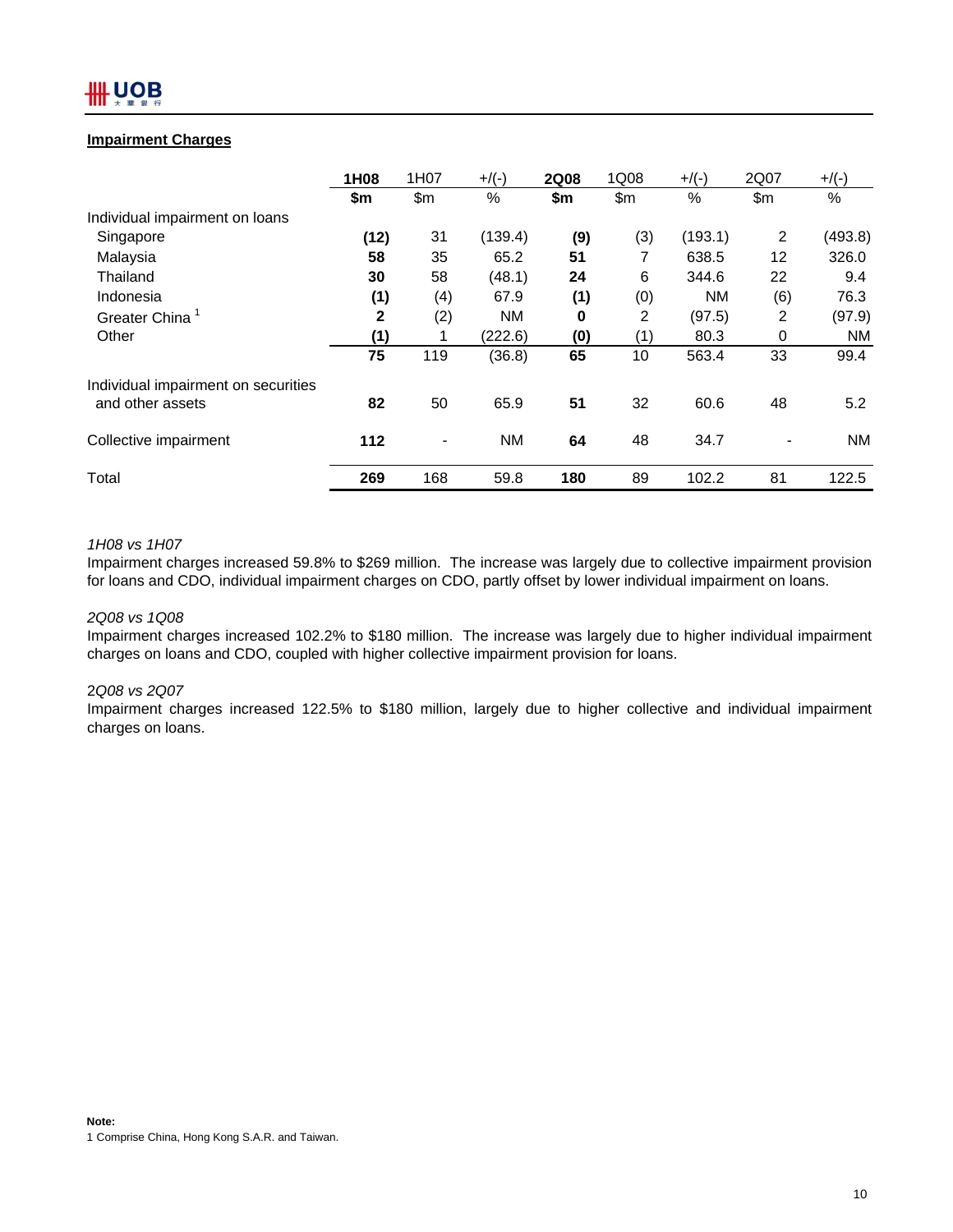## **Customer Loans**

|                                       | <b>Jun-08</b>    | Mar-08           | Dec-07           | Jun-07           |
|---------------------------------------|------------------|------------------|------------------|------------------|
|                                       | \$m              | \$m\$            | \$m\$            | \$m\$            |
| Gross customer loans                  | 99,369           | 96,257           | 94,583           | 84,571           |
| Less: Individual impairment           | 625              | 597              | 645              | 834              |
| Collective impairment                 | 1,350            | 1,286            | 1,270            | 1,276            |
| Net customer loans                    | 97,395           | 94,373           | 92,669           | 82,461           |
| <b>By Industry</b>                    |                  |                  |                  |                  |
| Transport, storage and communication  | 5,809            | 5,508            | 5,312            | 4,720            |
| Building and construction             | 12,644           | 12,297           | 11,024           | 8,517            |
| Manufacturing                         | 10,152           | 10,029           | 9,840            | 9,477            |
| Non-bank financial institutions       | 16,695           | 15,893           | 16,277           | 13,694           |
| General commerce                      | 13,624           | 12,742           | 12,825           | 11,985           |
| Professionals and private individuals | 11,996           | 11,391           | 11,222           | 10,452           |
| Housing loans                         | 22,976           | 22,879           | 22,598           | 20,724           |
| Other                                 | 5,473            | 5,518            | 5,487            | 5,003            |
| Total (gross)                         | 99,369           | 96,257           | 94,583           | 84,571           |
| <b>By Currency</b>                    |                  |                  |                  |                  |
| Singapore dollar                      | 53,427           | 52,002           | 50,361           | 43,723           |
| US dollar                             | 16,032           | 14,559           | 14,146           | 12,789           |
| Malaysian ringgit                     | 11,019           | 11,141           | 10,821           | 9,839            |
| Thai baht                             | 6,246            | 6,370            | 6,967            | 6,724            |
| Indonesian rupiah                     | 2,501            | 2,443            | 2,332            | 2,274            |
| Other                                 | 10,144           | 9,741            | 9,956            | 9,221            |
| Total (gross)                         | 99,369           | 96,257           | 94,583           | 84,571           |
|                                       |                  |                  |                  |                  |
| <b>By Maturity</b><br>Within 1 year   |                  |                  |                  |                  |
| Over 1 year but within 3 years        | 38,614           | 37,244           | 38,499           | 35,132           |
| Over 3 years but within 5 years       | 17,589<br>13,839 | 16,414<br>13,650 | 13,764<br>14,324 | 11,295<br>11,879 |
| Over 5 years                          |                  |                  |                  |                  |
|                                       | 29,326           | 28,949           | 27,996           | 26,265           |
| Total (gross)                         | 99,369           | 96,257           | 94,583           | 84,571           |

Net customer loans grew 3.2% and 18.1% over 31 March 2008 and 30 June 2007 respectively to \$97,395 million as at 30 June 2008. The increase was broad-based across most industries.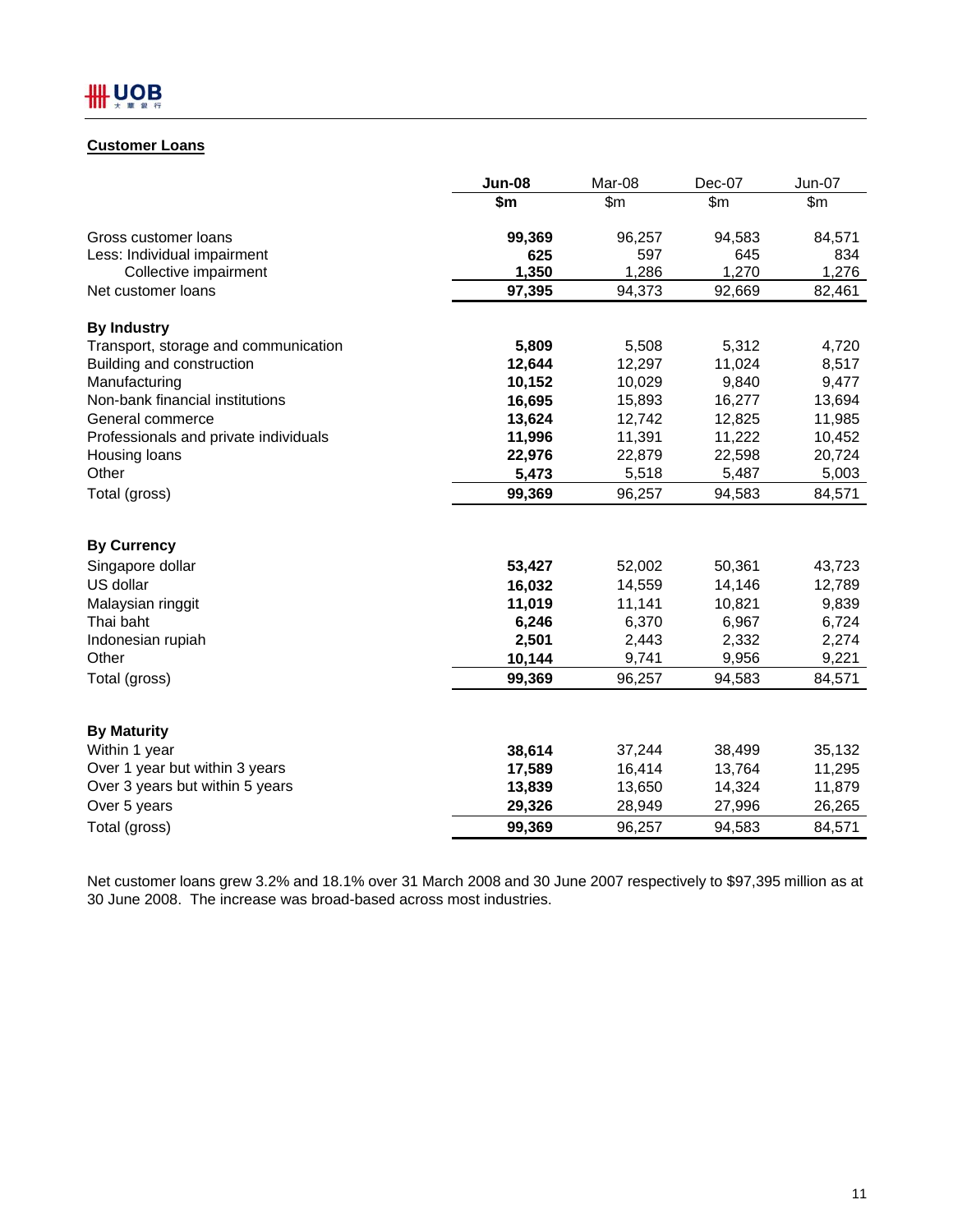# **Total Deposits**

|                                           | Jun-08  | Mar-08  | Dec-07  | Jun-07  |
|-------------------------------------------|---------|---------|---------|---------|
|                                           | \$m     | \$m     | \$m     | \$m     |
| Banker deposits                           | 36,455  | 39,531  | 32,091  | 31,738  |
| Customer deposits                         | 109,004 | 109,580 | 106,967 | 104,469 |
| Total                                     | 145,459 | 149,111 | 139,059 | 136,207 |
| Loans / Deposits ratio (%)                | 89.3    | 86.1    | 86.6    | 78.9    |
| <b>By Maturity</b>                        |         |         |         |         |
| Within 1 year                             | 141,802 | 145,542 | 135,332 | 132,507 |
| Over 1 year but within 3 years            | 1,829   | 1,583   | 1,564   | 1,552   |
| Over 3 years but within 5 years           | 1,298   | 1,539   | 1,707   | 1,669   |
| Over 5 years                              | 530     | 448     | 456     | 479     |
| Total                                     | 145,459 | 149,111 | 139,059 | 136,207 |
| <b>Customer Deposits by Product Group</b> |         |         |         |         |
| Fixed deposits                            | 67,481  | 68,614  | 68,738  | 69,048  |
| Savings deposits                          | 22,753  | 22,523  | 19,044  | 17,980  |
| Current accounts                          | 15,915  | 15,261  | 15,369  | 13,336  |
| Other                                     | 2,856   | 3,183   | 3,817   | 4,105   |
| Total                                     | 109,004 | 109,580 | 106,967 | 104,469 |

Customer deposits was flat at \$109,004 million as at 30 June 2008 compared to 31 March 2008. Against 30 June 2007, customer deposits grew 4.3% largely contributed by higher savings deposits.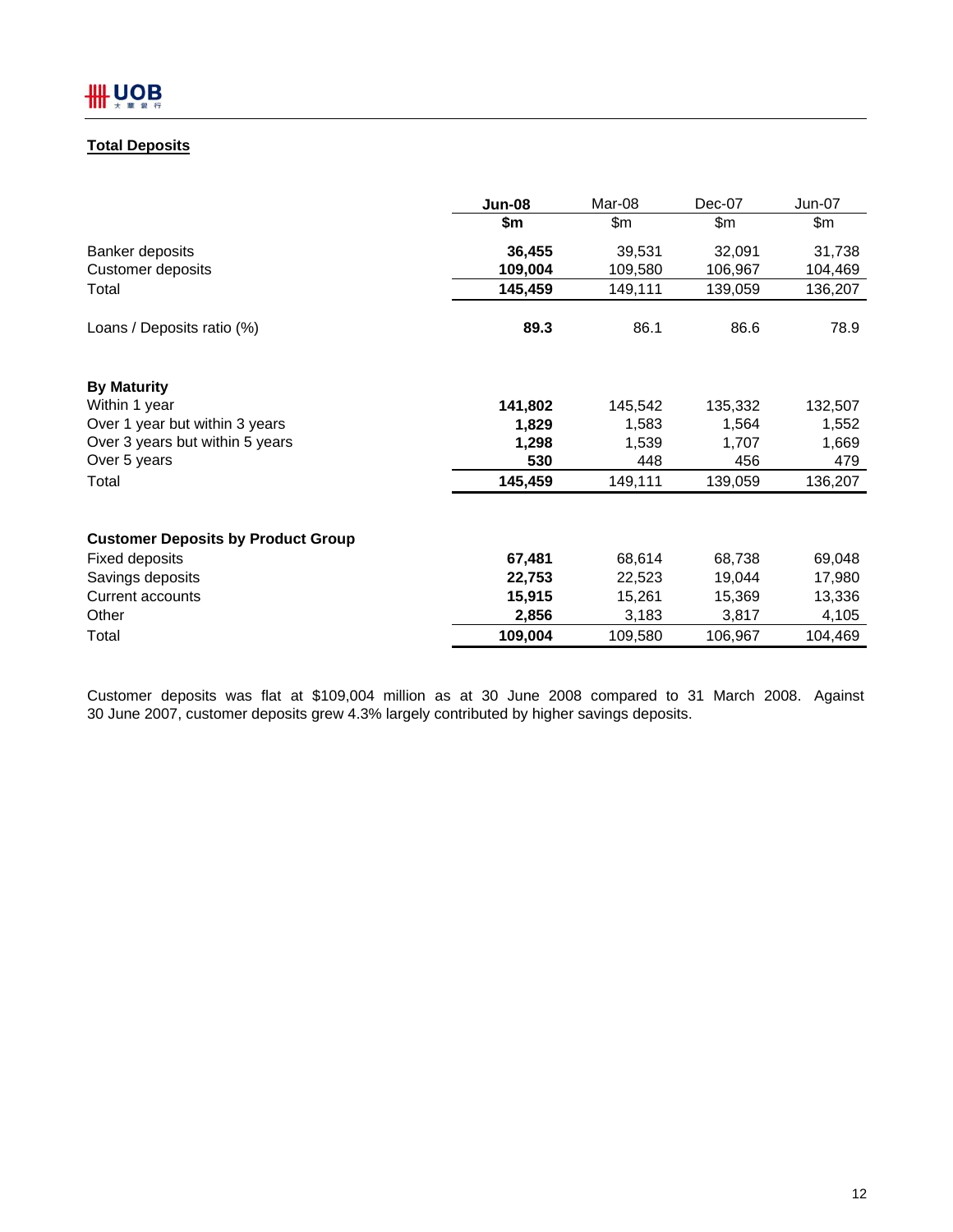## **Debts Issued**

|                                                    | Jun-08 | Mar-08 | Dec-07 | Jun-07 |
|----------------------------------------------------|--------|--------|--------|--------|
|                                                    | \$m    | \$m    | \$m    | \$m    |
| <b>Subordinated debts</b>                          |        |        |        |        |
| Due after one year (unsecured)                     | 5,027  | 5,294  | 5,242  | 5,213  |
| Other debts issued                                 |        |        |        |        |
| Due within one year (secured)                      |        |        |        | 773    |
| Due within one year (unsecured)                    | 852    | 469    | 923    | 920    |
| Due after one year (unsecured)                     | 457    | 443    | 502    | 432    |
|                                                    | 1,309  | 912    | 1,425  | 2,125  |
| Total                                              | 6,337  | 6,206  | 6,666  | 7,338  |
| <b>Shareholders' Equity</b>                        |        |        |        |        |
| Shareholders' equity                               | 16,583 | 16,992 | 17,329 | 17,511 |
| Add: Revaluation surplus                           | 3,270  | 3,273  | 3,263  | 1,896  |
| Shareholders' equity including revaluation surplus | 19,853 | 20,265 | 20,592 | 19,407 |

Shareholders' equity decreased 2.4% over 31 March 2008 to \$16,583 million as at 30 June 2008. The decrease was largely due to dividend payment, foreign exchange translation and higher revaluation loss on available-for-sale assets, partly offset by higher retained profits. Against 30 June 2007, shareholders' equity was 5.3% lower, attributed mainly to revaluation loss on available-for-sale assets, foreign exchange translation and purchase of treasury shares, partially offset by higher retained profits.

As at 30 June 2008, revaluation surplus of \$3,270 million on the Group's properties was not recognised in the financial statements.

## **Changes in Ordinary Shares of the Bank**

|                                                                                                        | Number of shares ('000) |           |             |           |  |  |  |
|--------------------------------------------------------------------------------------------------------|-------------------------|-----------|-------------|-----------|--|--|--|
|                                                                                                        | 1H08                    | 1H07      | <b>2Q08</b> | 2Q07      |  |  |  |
| <b>Issued ordinary shares</b>                                                                          |                         |           |             |           |  |  |  |
| Balance at beginning of period                                                                         | 1,523,760               | 1,523,276 | 1,523,806   | 1,523,512 |  |  |  |
| Exercise of share options granted under the                                                            |                         |           |             |           |  |  |  |
| UOB 1999 Share Option Scheme                                                                           | 139                     | 426       | 93          | 190       |  |  |  |
| Balance at end of period                                                                               | 1,523,899               | 1,523,702 | 1,523,899   | 1,523,702 |  |  |  |
| <b>Treasury shares</b>                                                                                 |                         |           |             |           |  |  |  |
| Balance at beginning of period                                                                         | (11, 597)               |           | (18, 320)   |           |  |  |  |
| Share buyback                                                                                          | (6, 723)                | (601)     |             | (601)     |  |  |  |
| Balance at end of period                                                                               | (18, 320)               | (601)     | (18, 320)   | (601)     |  |  |  |
| Total                                                                                                  | 1,505,579               | 1,523,101 | 1,505,579   | 1,523,101 |  |  |  |
|                                                                                                        |                         |           |             |           |  |  |  |
|                                                                                                        | <b>Jun-08</b>           | Mar-08    | Dec-07      | $Jun-07$  |  |  |  |
|                                                                                                        | '000                    | '000      | '000'       | '000'     |  |  |  |
| Number of new shares that would have been issued<br>upon exercise of all outstanding options under the |                         |           |             |           |  |  |  |
| UOB 1999 Share Option Scheme                                                                           | 301                     | 407       | 453         | 526       |  |  |  |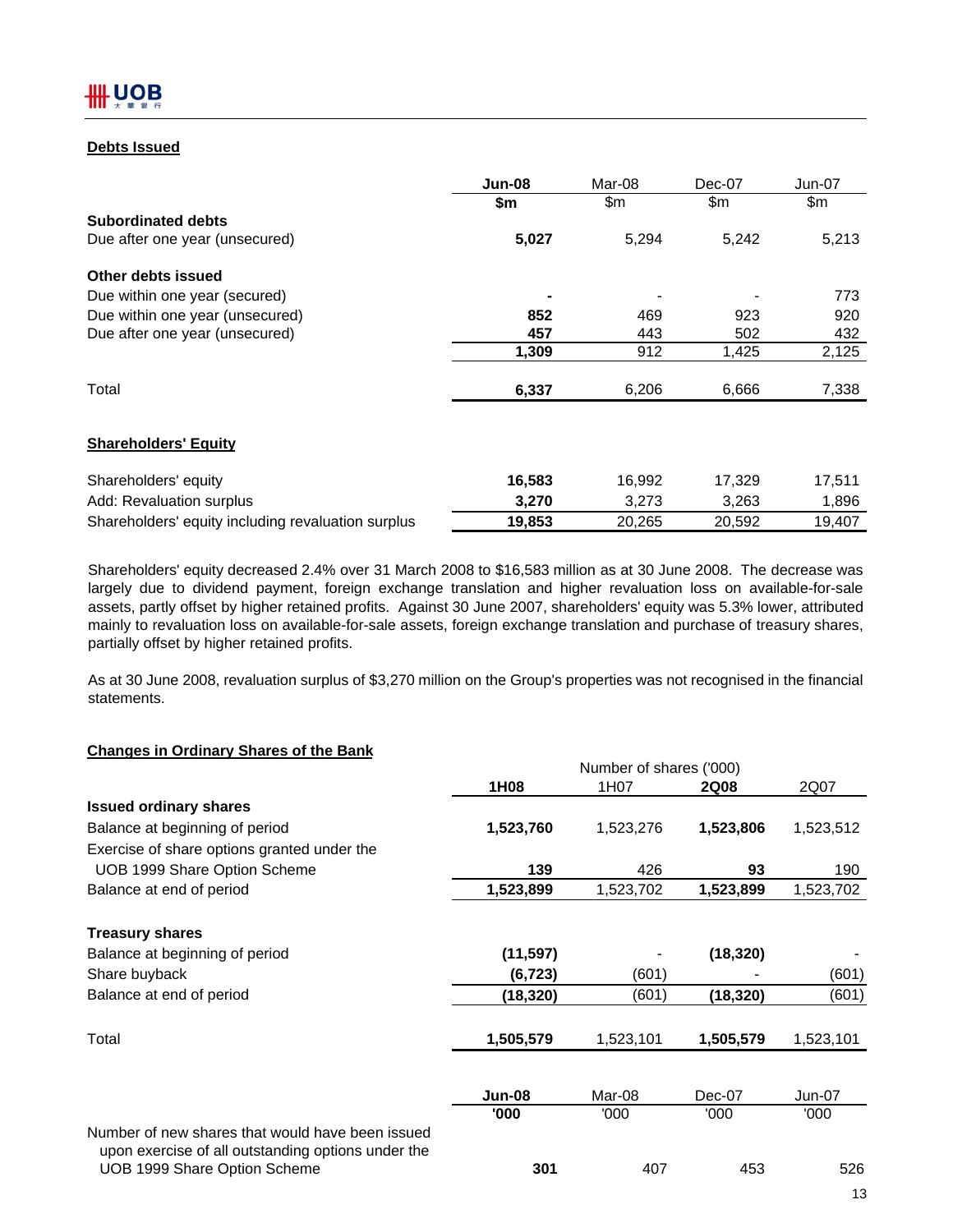### **Non-Performing Assets**

|                                                                 | <b>Jun-08</b> | Mar-08 | Dec-07 | $Jun-07$ |
|-----------------------------------------------------------------|---------------|--------|--------|----------|
| Non-Performing Assets ("NPA") (\$m)                             |               |        |        |          |
| Loans ("NPL")                                                   | 1,547         | 1,602  | 1,713  | 2,380    |
| Debt securities                                                 | 292           | 284    | 2      | 2        |
| Total                                                           | 1,839         | 1,886  | 1,715  | 2,382    |
| <b>Cumulative Impairment (\$m)</b>                              |               |        |        |          |
| Individual                                                      | 881           | 832    | 647    | 836      |
| Collective                                                      | 1,366         | 1,312  | 1,270  | 1,276    |
| Total                                                           | 2,247         | 2,144  | 1,917  | 2,112    |
| Ratios (%)                                                      |               |        |        |          |
| NPL ratio $1$                                                   | 1.5           | 1.6    | 1.8    | 2.8      |
| NPA ratio $2$                                                   | 1.0           | 1.0    | 1.0    | 1.4      |
| Cumulative impairment as % of gross customer loans <sup>3</sup> | 2.0           | 2.0    | 2.0    | 2.5      |
| Cumulative impairment as % of total assets                      | 1.2           | 1.2    | 1.1    | 1.2      |
| Collective impairment as % of                                   |               |        |        |          |
| gross customer loans net of individual impairment <sup>3</sup>  | 1.4           | 1.3    | 1.4    | 1.5      |

Group NPA of \$1,839 million as at 30 June 2008 constituted 1.0% (31 March 2008: 1.0% and 30 June 2007: 1.4%) of total assets.

Group NPL continued to manage down to \$1,547 million as at 30 June 2008. NPL ratio improved to 1.5% from 1.6% and 2.8% as at 31 March 2008 and 30 June 2007 respectively.

**Notes:**

<sup>1</sup> Refer to non-performing loans (excluding debt securities and contingent assets) as a percentage of gross customer loans.

<sup>2</sup> Refer to non-performing assets (excluding contingent assets) as a percentage of total assets.

<sup>3</sup> Debt securities and contingent assets were excluded from the computation.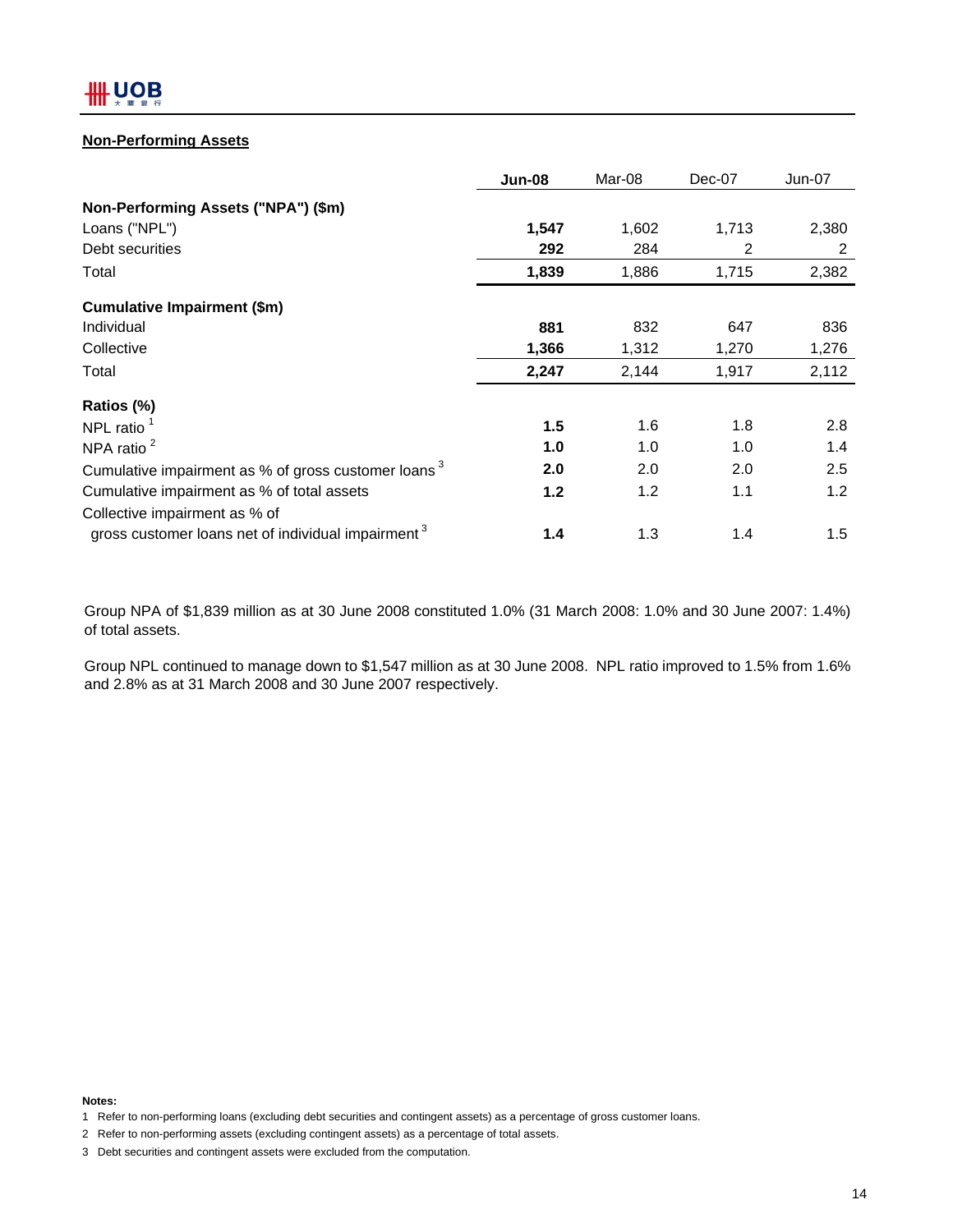## **Non-Performing Assets** *(cont'd)*

|                       | Jun-08 | Mar-08 | Dec-07 | Jun-07 |
|-----------------------|--------|--------|--------|--------|
|                       | \$m    | \$m    | \$m    | \$m\$  |
| <b>NPA by Grading</b> |        |        |        |        |
| Substandard           | 957    | 1,040  | 1,106  | 1,642  |
| Doubtful              | 234    | 326    | 76     | 171    |
| Loss                  | 648    | 520    | 533    | 569    |
| Total                 | 1,839  | 1,886  | 1,715  | 2,382  |
| <b>Secured NPA</b>    |        |        |        |        |
| Secured               | 852    | 928    | 1,001  | 1,367  |
| Unsecured             | 987    | 958    | 714    | 1,015  |
| Total                 | 1,839  | 1,886  | 1,715  | 2,382  |
| Ageing of $NPA1$      |        |        |        |        |
| Current               | 535    | 529    | 203    | 285    |
| $< 90$ days           | 170    | 151    | 216    | 154    |
| 91 to 180 days        | 187    | 161    | 202    | 327    |
| $\geq$ 181 days       | 947    | 1,045  | 1,094  | 1,616  |
| Total                 | 1,839  | 1,886  | 1,715  | 2,382  |

|                                         | Jun-08     |                   | Mar-08     |            | Dec-07     |            | $Jun-07$   |            |
|-----------------------------------------|------------|-------------------|------------|------------|------------|------------|------------|------------|
|                                         |            | <b>Individual</b> |            | Individual |            | Individual |            | Individual |
|                                         | <b>NPL</b> | <b>Impairment</b> | <b>NPL</b> | Impairment | <b>NPL</b> | Impairment | <b>NPL</b> | Impairment |
|                                         | \$m        | \$m               | \$m        | \$m        | \$m        | \$m        | \$m\$      | \$m        |
| <b>Restructured NPL for the quarter</b> |            |                   |            |            |            |            |            |            |
| Substandard                             | 15         | 3                 | 6          | 1          | 16         | 1          | 22         | 1          |
| Doubtful                                | 1          | 1                 |            |            | 3          | 2          |            |            |
| Loss                                    | 15         | 15                | 15         | 15         | 5          | 5          | 5          | 5          |
| Total                                   | 31         | 19                | 21         | 16         | 24         | 8          | 27         | 6          |
| <b>NPL by Industry</b>                  |            |                   |            |            |            |            |            |            |
| Transport, storage and                  |            |                   |            |            |            |            |            |            |
| communication                           | 19         | 14                | 18         | 12         | 20         | 12         | 65         | 14         |
| Building and construction               | 129        | 46                | 132        | 44         | 145        | 46         | 261        | 80         |
| Manufacturing                           | 405        | 208               | 424        | 202        | 418        | 206        | 573        | 268        |
| Non-bank financial institutions         | 137        | 29                | 164        | 31         | 179        | 33         | 277        | 63         |
| General commerce                        | 299        | 150               | 313        | 152        | 347        | 171        | 436        | 190        |
| Professionals and private individuals   | 238        | 100               | 251        | 104        | 272        | 111        | 381        | 159        |
| Housing loans                           | 239        | 30                | 245        | 31         | 263        | 35         | 311        | 25         |
| Other                                   | 81         | 48                | 55         | 21         | 69         | 31         | 76         | 35         |
|                                         | 1,547      | 625               | 1,602      | 597        | 1,713      | 645        | 2,380      | 834        |

**Note:**

1 Where payment of interest or principal of an account is overdue, all outstanding balances of that account are deemed non-current and aged accordingly.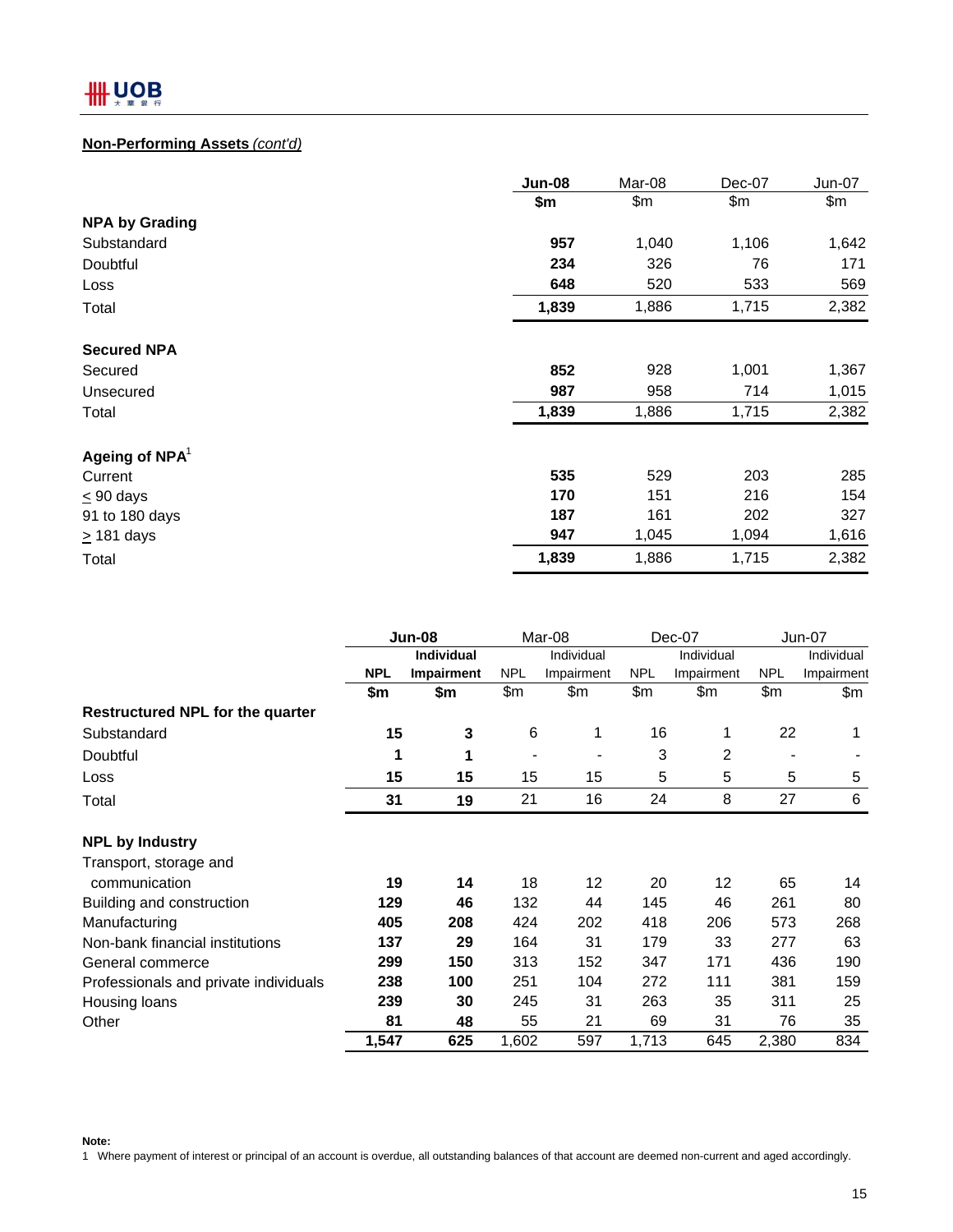# **HH UOB**

# **Non-Performing Assets** *(cont'd)*

|                      |            | <b>Cumulative</b> | <b>NPL</b>   | <b>Secured</b><br><b>NPL</b><br>as % of | <b>Cumulative</b><br>Impairment<br>as % of |
|----------------------|------------|-------------------|--------------|-----------------------------------------|--------------------------------------------|
|                      | <b>NPL</b> | Impairment        | <b>Ratio</b> | respective<br><b>NPL</b>                | respective<br><b>NPL</b>                   |
|                      | \$m        | \$m               | %            | %                                       | $\%$                                       |
| <b>NPL by Region</b> |            |                   |              |                                         |                                            |
| Singapore            |            |                   |              |                                         |                                            |
| <b>Jun 08</b>        | 512        | 798               | 0.8          | 59.6                                    | 155.9                                      |
| Mar 08               | 555        | 754               | 0.9          | 59.3                                    | 135.9                                      |
| Dec 07               | 628        | 726               | 1.1          | 60.2                                    | 115.6                                      |
| <b>Jun 07</b>        | 1,005      | 842               | 2.0          | 57.7                                    | 83.8                                       |
| Malaysia             |            |                   |              |                                         |                                            |
| <b>Jun 08</b>        | 522        | 398               | 4.3          | 55.6                                    | 76.2                                       |
| Mar 08               | 504        | 362               | 4.1          | 61.5                                    | 71.8                                       |
| Dec 07               | 495        | 368               | 4.2          | 61.8                                    | 74.3                                       |
| <b>Jun 07</b>        | 585        | 376               | 5.5          | 62.6                                    | 64.3                                       |
| Thailand             |            |                   |              |                                         |                                            |
| <b>Jun 08</b>        | 367        | 318               | 5.3          | 40.6                                    | 86.6                                       |
| Mar 08               | 393        | 315               | 5.6          | 45.5                                    | 80.2                                       |
| Dec 07               | 436        | 348               | 6.5          | 45.6                                    | 79.8                                       |
| <b>Jun 07</b>        | 403        | 330               | 6.3          | 45.7                                    | 81.9                                       |
| Indonesia            |            |                   |              |                                         |                                            |
| <b>Jun 08</b>        | 64         | 98                | 1.7          | 73.4                                    | 153.1                                      |
| Mar 08               | 68         | 98                | 1.8          | 73.5                                    | 144.1                                      |
| Dec 07               | 73         | 103               | 2.0          | 74.0                                    | 141.1                                      |
| <b>Jun 07</b>        | 94         | 123               | 2.7          | 59.6                                    | 130.9                                      |
| Greater China        |            |                   |              |                                         |                                            |
| <b>Jun 08</b>        | 16         | 70                | 0.4          | 75.0                                    | 437.5                                      |
| Mar 08               | 16         | 65                | 0.5          | 75.0                                    | 406.3                                      |
| Dec 07               | 18         | 66                | 0.6          | 94.4                                    | 366.7                                      |
| <b>Jun 07</b>        | 10         | 50                | 0.4          | 80.0                                    | 500.0                                      |
| Other                |            |                   |              |                                         |                                            |
| <b>Jun 08</b>        | 66         | 293               | 0.6          | 74.2                                    | 443.9                                      |
| Mar 08               | 66         | 289               | 0.6          | 72.7                                    | 437.9                                      |
| Dec 07               | 63         | 304               | 0.6          | 73.0                                    | 482.5                                      |
| <b>Jun 07</b>        | 283        | 389               | 2.6          | 60.8                                    | 137.5                                      |
| Group NPL            |            |                   |              |                                         |                                            |
| <b>Jun 08</b>        | 1,547      | 1,975             | 1.5          | 55.1                                    | 127.7                                      |
| Mar 08               | 1,602      | 1,883             | 1.6          | 57.9                                    | 117.5                                      |
| Dec 07               | 1,713      | 1,915             | 1.8          | 58.4                                    | 111.8                                      |
| Jun 07               | 2,380      | 2,110             | 2.8          | 57.4                                    | 88.7                                       |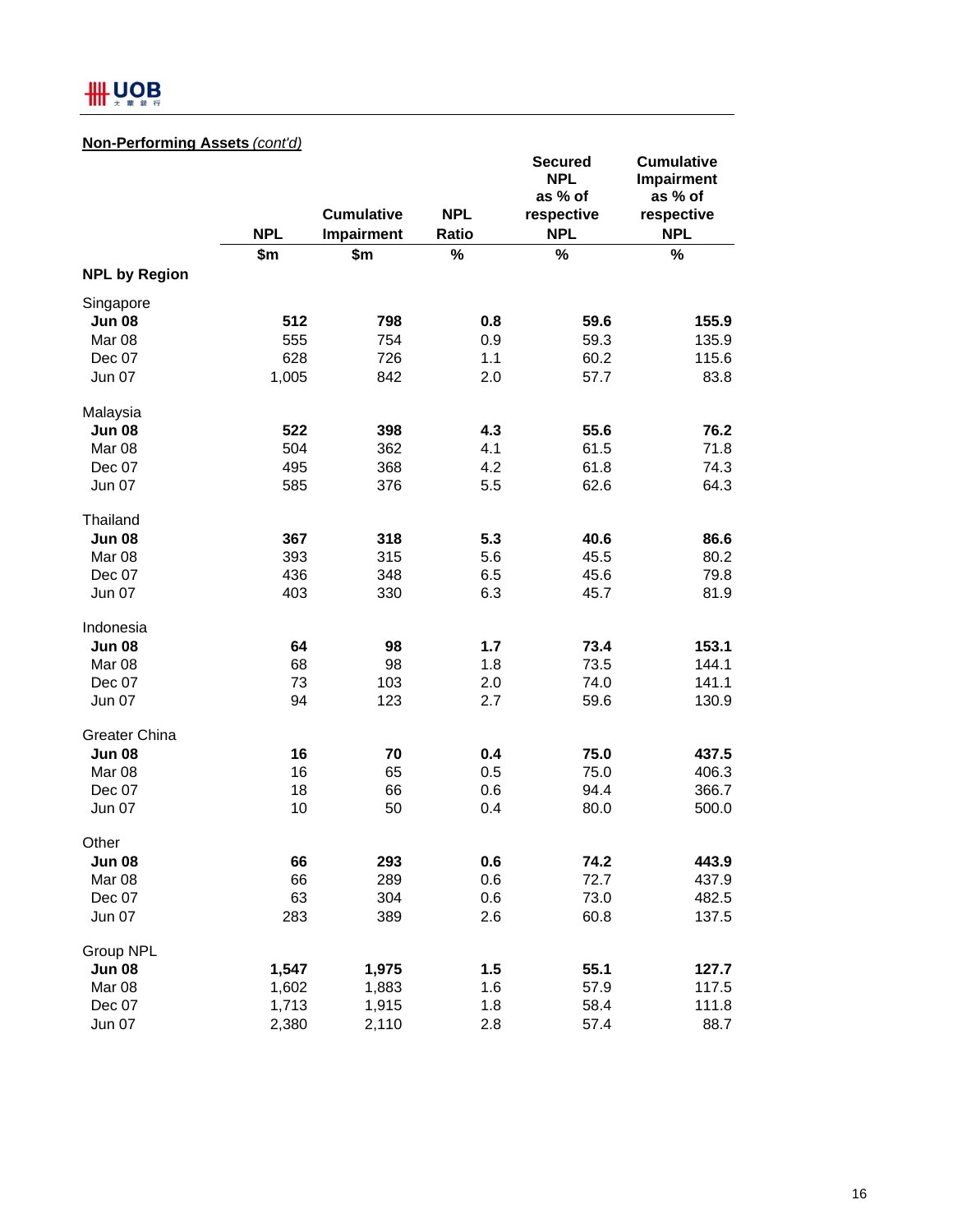# **Performance by Business Segment**

|                                          |               |               |                |              | \$m\$          |
|------------------------------------------|---------------|---------------|----------------|--------------|----------------|
|                                          | <b>PFS</b>    | <b>IFS</b>    | <b>GMIM</b>    | Other        | <b>Total</b>   |
| 1H <sub>08</sub>                         |               |               |                |              |                |
| Operating income                         | 939           | 1,050         | 542            | 159          | 2,690          |
| Operating expenses                       | (443)         | (336)         | (191)          | (5)          | (975)          |
| Impairment charges                       | (18)          | (66)          | (68)           | (117)        | (269)          |
| Amortisation of intangible assets        | (2)           | (3)           | $\blacksquare$ | ۰            | (5)            |
| <b>Segment profit</b>                    | 476           | 645           | 283            | 37           | 1,441          |
| Unallocated corporate expenses           |               |               |                |              | (40)           |
| Share of profit of associates            |               |               |                |              | 56             |
| Profit before tax                        |               |               |                |              | 1,457          |
| <b>Segment assets</b>                    | 35,766        | 66,122        | 71,886         | 1,470        | 175,244        |
| Intangible assets                        | 1,186         | 2,308         | 667            | 80           | 4,241          |
| Investment in associates                 |               |               |                |              | 1,183          |
| Unallocated assets                       |               |               |                |              | 129            |
| Total assets                             |               |               |                |              | 180,797        |
| <b>Segment liabilities</b>               | 59,175        | 48,110        | 54,923         | 820          | 163,028        |
| <b>Unallocated liabilities</b>           |               |               |                |              | 822            |
| <b>Total liabilities</b>                 |               |               |                |              | 163,850        |
| <b>Other information</b>                 |               |               |                |              |                |
| Gross customer loans                     | 34,972        | 64,397        |                |              | 99,369         |
| Non-performing loans                     | 477           | 1,070         |                |              | 1,547          |
| Individual impairment on loans           | 130           | 495           |                |              | 625            |
| Capital expenditure                      | 26            | 28            | 5              | 11           | 70             |
| Depreciation of assets                   | 23            | 23            | 5              | 16           | 67             |
|                                          |               |               |                |              |                |
| 1H07                                     | 843           |               |                |              |                |
| Operating income                         |               | 1,048         | 656<br>(204)   | (57)         | 2,490          |
| Operating expenses<br>Impairment charges | (387)<br>(44) | (307)<br>(77) |                | (23)<br>(46) | (921)<br>(168) |
| Amortisation of intangible assets        | (2)           | (4)           | (1)            |              | (6)            |
| <b>Segment profit</b>                    | 410           | 660           | 451            | (126)        | 1,395          |
| Unallocated corporate expenses           |               |               |                |              | (55)           |
| Share of profit of associates            |               |               |                |              | 112            |
| Profit before tax                        |               |               |                |              | 1,453          |
|                                          |               |               |                |              |                |
| <b>Segment assets</b>                    | 31,592        | 55,356        | 76,190         | 1,280        | 164,418        |
| Intangible assets                        | 1,197         | 2,347         | 672            | 80           | 4,296          |
| Investment in associates                 |               |               |                |              | 1,280          |
| Unallocated assets                       |               |               |                |              | 69             |
| <b>Total assets</b>                      |               |               |                |              | 170,063        |
| <b>Segment liabilities</b>               | 57,502        | 44,500        | 48,350         | 929          | 151,281        |
| <b>Unallocated liabilities</b>           |               |               |                |              | 875            |
| <b>Total liabilities</b>                 |               |               |                |              | 152,156        |
| <b>Other information</b>                 |               |               |                |              |                |
| Gross customer loans                     | 31,176        | 53,395        |                |              | 84,571         |
| Non-performing loans                     | 692           | 1,688         |                |              | 2,380          |
| Individual impairment on loans           | 184           | 650           |                |              | 834            |
| Capital expenditure                      | 22            | 24            | 4              | 291          | 341            |
| Depreciation of assets                   | 25            | 26            | 5              | 14           | 70             |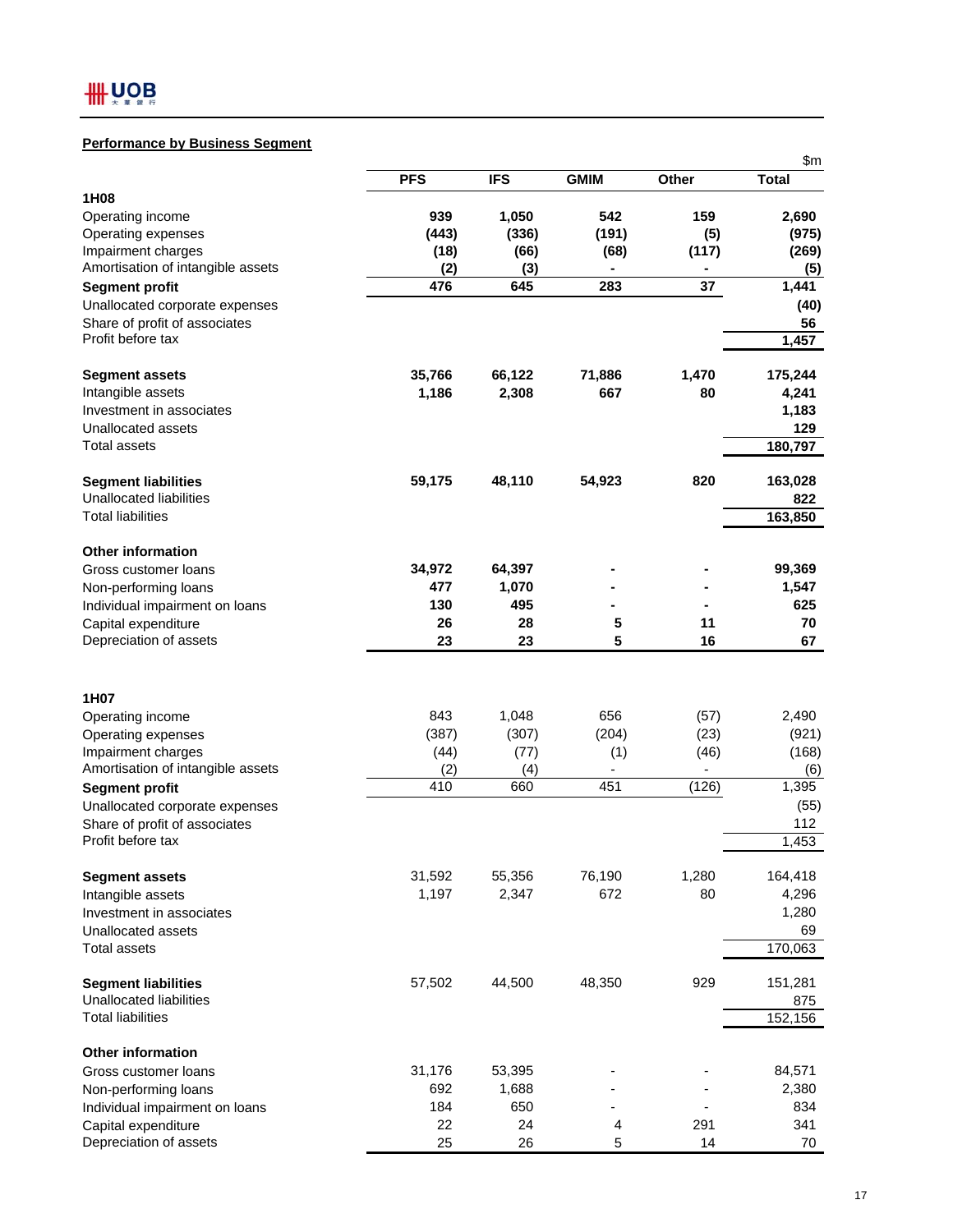#### **Performance by Business Segment** *(cont'd)*

The Group's businesses are organised into four segments based on the types of products and services that it provides. These segments are Personal Financial Services ("PFS"), Institutional Financial Services ("IFS"), Global Markets and Investment Management ("GMIM") and Other.

#### **Personal Financial Services**

PFS segment covers Consumer, Privilege and Private Banking. Consumer Banking serves the mass individual customers with a wide range of products and services, including deposits, loans, investments, credit and debit cards and life assurance products. Privilege Banking provides an extended range of financial services, including wealth management, offshore and restricted products such as structured notes, funds of hedge funds, and high networth insurance plans to the wealthy and affluent customers. For the accredited investors and high networth individuals, Private Banking provides an elevated level of personal services and consultation.

Segment profit rose 16.1% to \$476 million in 1H08. The increase was mainly from higher net interest income driven by loan growth, higher non-interest income from structured products and credit cards, and lower impairment charges on loans. These were partly negated by higher revenue-related expenses to support increased business activities.

#### **Institutional Financial Services**

IFS segment encompasses Commercial Banking, Corporate Banking, Corporate Finance and Capital Markets. Commercial Banking serves the small and medium-sized enterprises. Corporate Banking serves large local corporations, governmentlinked companies and agencies, including non-bank financial institutions. Both Commercial Banking and Corporate Banking provide customers with a broad range of products and services that include current accounts, deposits, lending, asset finance, trade finance, structured finance, cash management and cross-border payments. Corporate Finance provides services that include lead managing and underwriting equity offerings and providing corporate advisory services. Capital Markets specialises in solution-based structures to meet clients' financing requirements in structuring, underwriting and arranging syndicated loans, project finance and structured finance, and underwriting and lead managing bond issues.

Segment profit reduced 2.3% to \$645 million in 1H08. The decrease was mainly due to lower contribution from overseas operations, lower gain on foreclosed securities and lower fee income on investment-related activities resulting from the unfavourable market conditions. These were partly negated by higher net interest income on strong loan growth and higher fee income on loan-related activities from Singapore operations.

#### **Global Markets and Investment Management**

GMIM segment provides a comprehensive range of treasury products and services, including foreign exchange, money market, fixed income, derivatives, margin trading, futures broking, gold products, as well as an array of structured products. It is a dominant player in Singapore dollar treasury instruments as well as a provider of banknote services in the region. It also engages in asset management, proprietary investment activities and the management of excess liquidity and capital funds.

Segment profit decreased 37.3% to \$283 million in 1H08 as performance was partly affected by the continuing deterioration of the global equity and credit markets. The decrease was mainly attributed to mark-to-market losses from trading activities and securities, and lower fee income from asset management activities. These were partly offset by higher realised gain on investment securities.

#### **Other**

Other segment includes property-related activities and insurance businesses.

The segment recorded a profit of \$37 million in 1H08 compared to a loss of \$126 million in 1H07, mainly due to higher realised gain on investment securities and higher rental income on properties. These were partly offset by provision for a long-term investment and higher collective impairment provision for the expanded loan portfolio.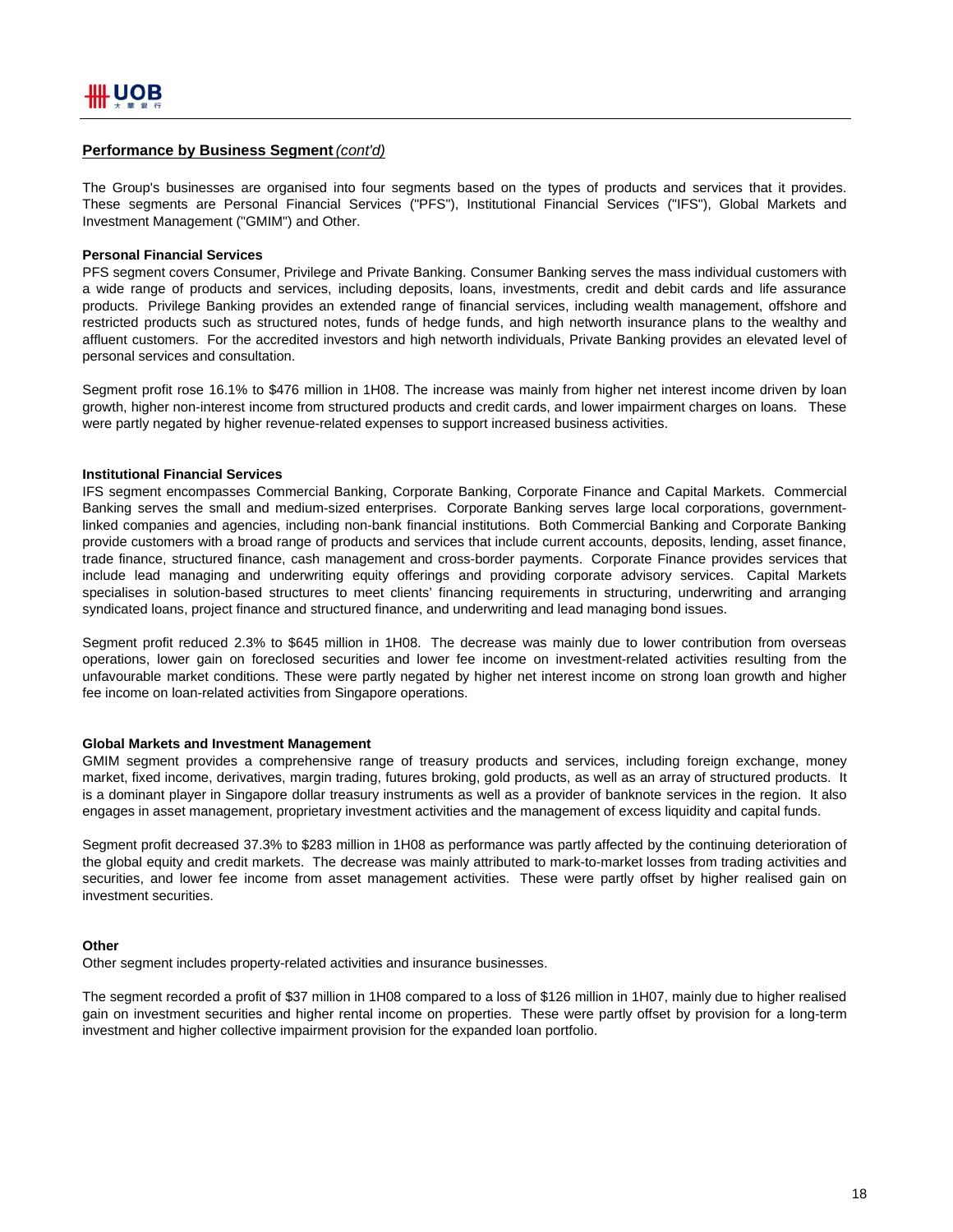## **Performance by Geographical Segment** <sup>1</sup>

|                               | 1H <sub>08</sub> | 1H07  | <b>2Q08</b> | 1Q08  | 2Q07  |
|-------------------------------|------------------|-------|-------------|-------|-------|
|                               | \$m              | \$m\$ | \$m         | \$m\$ | \$m\$ |
| <b>Total Operating Income</b> |                  |       |             |       |       |
| Singapore                     | 1,739            | 1,540 | 948         | 792   | 800   |
| Malaysia                      | 281              | 287   | 137         | 144   | 146   |
| Thailand                      | 230              | 220   | 116         | 114   | 113   |
| Indonesia                     | 132              | 143   | 66          | 65    | 73    |
| Greater China                 | 77               | 82    | 48          | 29    | 46    |
| Other                         | 231              | 218   | 109         | 122   | 119   |
| Total                         | 2,690            | 2,490 | 1,424       | 1,266 | 1,297 |
|                               |                  |       |             |       |       |
| <b>Profit before Tax</b>      |                  |       |             |       |       |
| Singapore                     | 1,087            | 1,073 | 602         | 485   | 579   |
| Malaysia                      | 109              | 144   | 29          | 80    | 75    |
| Thailand                      | 41               | (25)  | 9           | 31    | (22)  |
| Indonesia                     | 49               | 77    | 22          | 27    | 40    |
| Greater China <sup>2</sup>    | 17               | 50    | 21          | (4)   | 27    |
| Other                         | 159              | 140   | 76          | 83    | 78    |
|                               | 1,462            | 1,459 | 759         | 703   | 777   |
| Intangible assets amortised   | (5)              | (6)   | (3)         | (3)   | (3)   |
| Total                         | 1,457            | 1,453 | 757         | 700   | 774   |

|                     | Jun-08  | Mar-08  | $Dec-07$ | Jun-07  |
|---------------------|---------|---------|----------|---------|
|                     | \$m     | \$m     | \$m      | \$m     |
| <b>Total Assets</b> |         |         |          |         |
| Singapore           | 116,544 | 118,591 | 111,305  | 105,456 |
| Malaysia            | 17,756  | 17,680  | 15,771   | 16,026  |
| Thailand            | 8,800   | 9.724   | 9.740    | 10,084  |
| Indonesia           | 4,040   | 3,960   | 3,943    | 4,096   |
| Greater China       | 7,613   | 7,947   | 7,644    | 7,863   |
| Other               | 21,803  | 23,632  | 22,282   | 22,242  |
|                     | 176,557 | 181,534 | 170,685  | 165,767 |
| Intangible assets   | 4.241   | 4,250   | 4,265    | 4,296   |
| Total               | 180,797 | 185,784 | 174,950  | 170,063 |

#### **Notes:**

1 Based on the location where the transactions and assets are booked which approximates that based on the location of the customers and assets. Information is stated after elimination of inter-segment transactions.

2 Revaluation loss on the USD capital injected in China was \$11m for 2Q08 (1Q08: \$30m). This was offset by a corresponding revaluation gain in Singapore where the USD exposure was hedged back-to-back. Excluding the revaluation loss, Greater China would have recorded a pre-tax profit of \$32m for 2Q08 (1Q08: \$26m).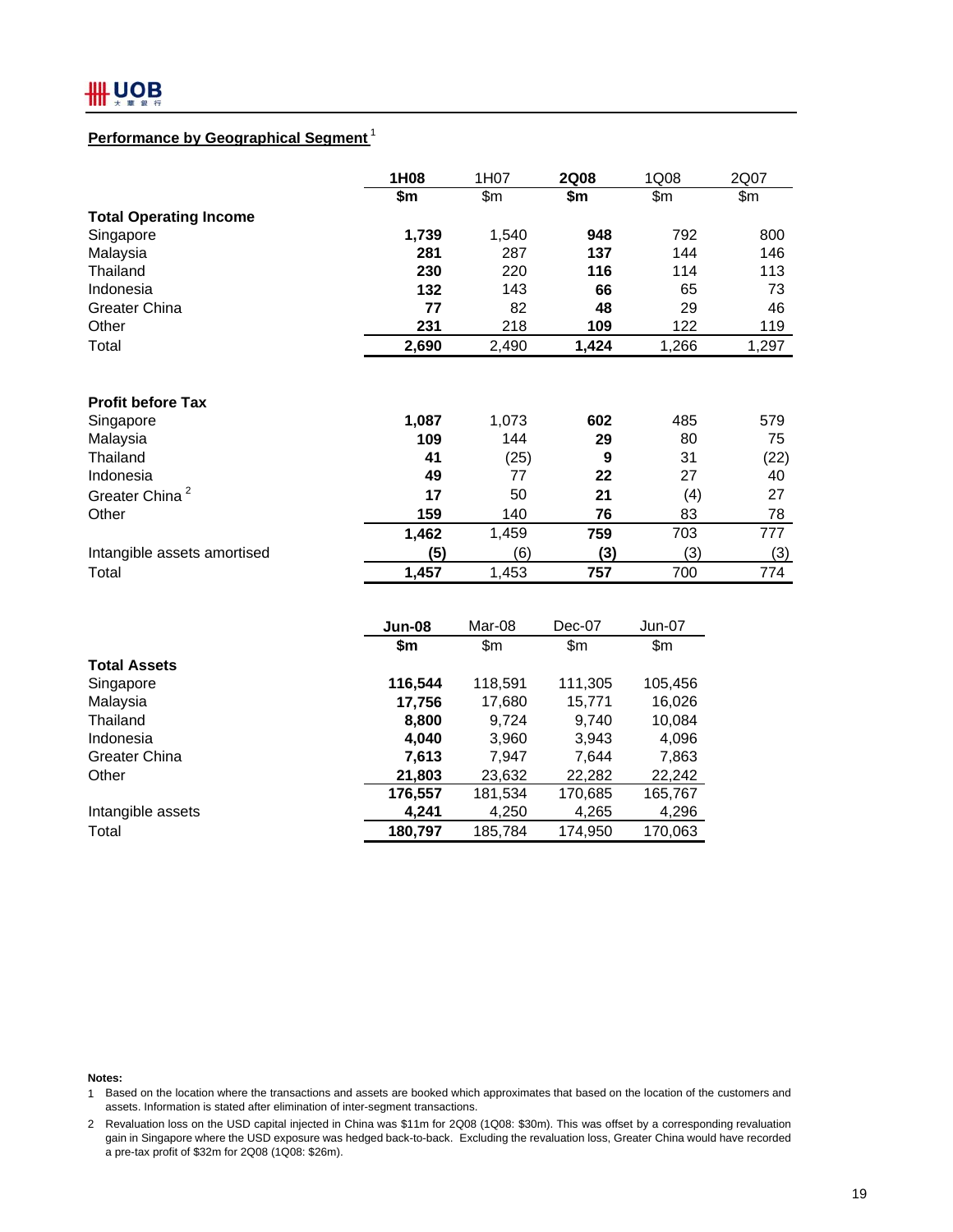## **Capital Adequacy Ratios**

|                                          | <b>Jun-08</b> | Mar-08  | Dec-07  | <b>Jun-07</b> |
|------------------------------------------|---------------|---------|---------|---------------|
|                                          | \$m           | \$m\$   | \$m\$   | \$m\$         |
| <b>Tier 1 capital</b>                    |               |         |         |               |
| Share capital                            | 1,895         | 1,894   | 2,014   | 2,239         |
| Subsidiary preference shares             | 832           | 832     | 832     | 832           |
| Disclosed reserves / other               | 13,762        | 14,134  | 13,894  | 13,620        |
| Capital deductions                       |               |         |         |               |
| Intangible assets                        | (4, 253)      | (4,264) | (4,279) | (4,309)       |
| Other                                    | (606)         | (585)   |         |               |
|                                          | 11,630        | 12,011  | 12,461  | 12,382        |
| <b>Upper Tier 2 capital</b>              |               |         |         |               |
| Cumulative collective impairment / other | 730           | 724     | 1,511   | 1,557         |
| Subordinated notes                       | 4,718         | 5,249   | 5,196   | 5,163         |
| Capital deductions                       | (606)         | (585)   |         |               |
|                                          | 4,842         | 5,388   | 6,707   | 6,720         |
| Capital deductions                       |               |         | (1,086) | (1, 128)      |
| <b>Total capital</b>                     | 16,472        | 17,399  | 18,082  | 17,974        |
| Risk-weighted assets $1$                 | 114,368       | 111,850 | 124,772 | 114,842       |
| Capital adequacy ratios ("CAR")          |               |         |         |               |
| Tier 1                                   | 10.2%         | 10.7%   | 10.0%   | 10.8%         |
| Total                                    | 14.4%         | 15.6%   | 14.5%   | 15.7%         |

The Group adopted Basel II framework for its CAR computation in accordance with the revised MAS Notice 637 with effect from January 2008.

Group tier 1 CAR reduced 0.5% point over 31 March 2008 to 10.2% as at 30 June 2008 largely due to dividend payment in the quarter. Group total CAR decreased 1.2% points to 14.4% as at 30 June 2008. The decrease was due mainly to amortisation of, and fair value adjustment attributable to interest rate risk on subordinated debts, as well as dividend payment.

Group tier 1 CAR and total CAR as at 30 June 2008 were 4.2% points and 4.4% points above the minimum 6% and 10% required by MAS respectively.

**Note:** 1 Include operational risk (with effect from January 2008) and market risk.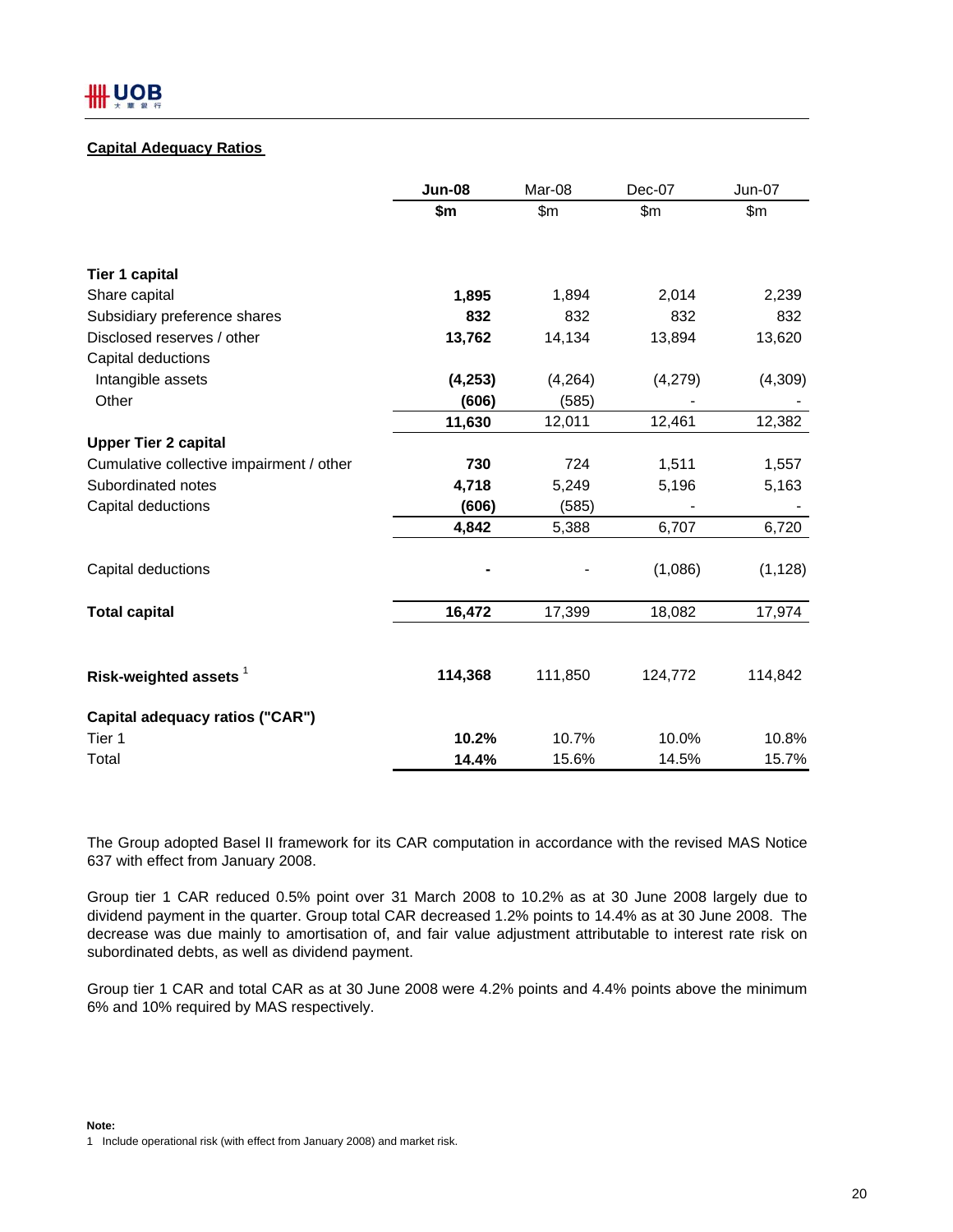## **Consolidated Profit and Loss Account (Unaudited)**

|                                                               | 1H08  | 1H07          | $+$ /(-)      | <b>2Q08</b> | 1Q08  | $+$ /(-)      | 2Q07          | $+$ /(-) |
|---------------------------------------------------------------|-------|---------------|---------------|-------------|-------|---------------|---------------|----------|
|                                                               | \$m   | $\mathsf{Sm}$ | $\frac{0}{0}$ | \$m         | \$m   | $\frac{0}{0}$ | $\mathsf{Sm}$ | %        |
| Interest income                                               | 3,466 | 3,787         | (8.5)         | 1,672       | 1,795 | (6.9)         | 1,910         | (12.5)   |
| Less: Interest expense                                        | 1,741 | 2,265         | (23.1)        | 798         | 943   | (15.3)        | 1,149         | (30.5)   |
| Net interest income                                           | 1,725 | 1,523         | 13.3          | 873         | 852   | 2.5           | 761           | 14.7     |
| Dividend income                                               | 43    | 38            | 13.7          | 41          | 3     | NM.           | 35            | 16.9     |
| Fee and commission income                                     | 592   | 589           | 0.6           | 289         | 303   | (4.7)         | 330           | (12.4)   |
| Rental income                                                 | 51    | 33            | 54.0          | 27          | 24    | 10.8          | 17            | 57.8     |
| Other operating income                                        | 277   | 307           | (9.7)         | 194         | 84    | 131.2         | 154           | 25.7     |
| <b>Total non-interest income</b>                              | 964   | 968           | (0.3)         | 550         | 414   | 32.9          | 536           | 2.7      |
| <b>Total operating income</b>                                 | 2,690 | 2,490         | 8.0           | 1,424       | 1,266 | 12.4          | 1,297         | 9.8      |
| Less: Staff costs                                             | 545   | 513           | 6.4           | 279         | 267   | 4.5           | 272           | 2.7      |
| Other operating expenses                                      | 469   | 463           | 1.3           | 240         | 230   | 4.3           | 232           | 3.1      |
| <b>Total operating expenses</b>                               | 1,015 | 976           | 4.0           | 518         | 496   | 4.4           | 504           | 2.9      |
| Operating profit before amortisation                          |       |               |               |             |       |               |               |          |
| and impairment charges                                        | 1,675 | 1,515         | 10.6          | 905         | 770   | 17.6          | 793           | 14.2     |
| Less: Intangible assets amortised                             | 5     | 6             | (13.0)        | 3           | 3     | (3.0)         | 3             | (15.9)   |
| Impairment charges                                            | 269   | 168           | 59.8          | 180         | 89    | 102.2         | 81            | 122.5    |
| Operating profit after amortisation<br>and impairment charges | 1,401 | 1,340         | 4.5           | 723         | 678   | 6.6           | 709           | 1.9      |
| Share of profit of associates                                 | 56    | 112           | (50.0)        | 34          | 22    | 54.3          | 65            | (47.8)   |
| <b>Profit before tax</b>                                      | 1,457 | 1,453         | 0.3           | 757         | 700   | 8.1           | 774           | (2.3)    |
| Less: Tax                                                     | 315   | 315           | (0.0)         | 152         | 163   | (7.0)         | 170           | (11.0)   |
| Profit for the financial period                               | 1,142 | 1,138         | 0.4           | 605         | 537   | 12.6          | 604           | 0.2      |
| Attributable to:                                              |       |               |               |             |       |               |               |          |
| <b>Equity holders of the Bank</b>                             | 1,130 | 1,103         | 2.5           | 601         | 529   | 13.5          | 585           | 2.7      |
| Minority interests                                            | 12    | 35            | (65.6)        | 4           | 8     | (43.5)        | 19            | (77.5)   |
|                                                               | 1,142 | 1,138         | 0.4           | 605         | 537   | 12.6          | 604           | 0.2      |
|                                                               |       |               |               |             |       |               |               |          |
| Earnings per ordinary share (\$) <sup>1</sup>                 |       |               |               |             |       |               |               |          |
| Basic                                                         | 1.47  | 1.42          | 3.5           | 1.57        | 1.38  | 13.8          | 1.51          | 4.0      |
| Diluted                                                       | 1.47  | 1.42          | 3.5           | 1.57        | 1.38  | 13.8          | 1.51          | 4.0      |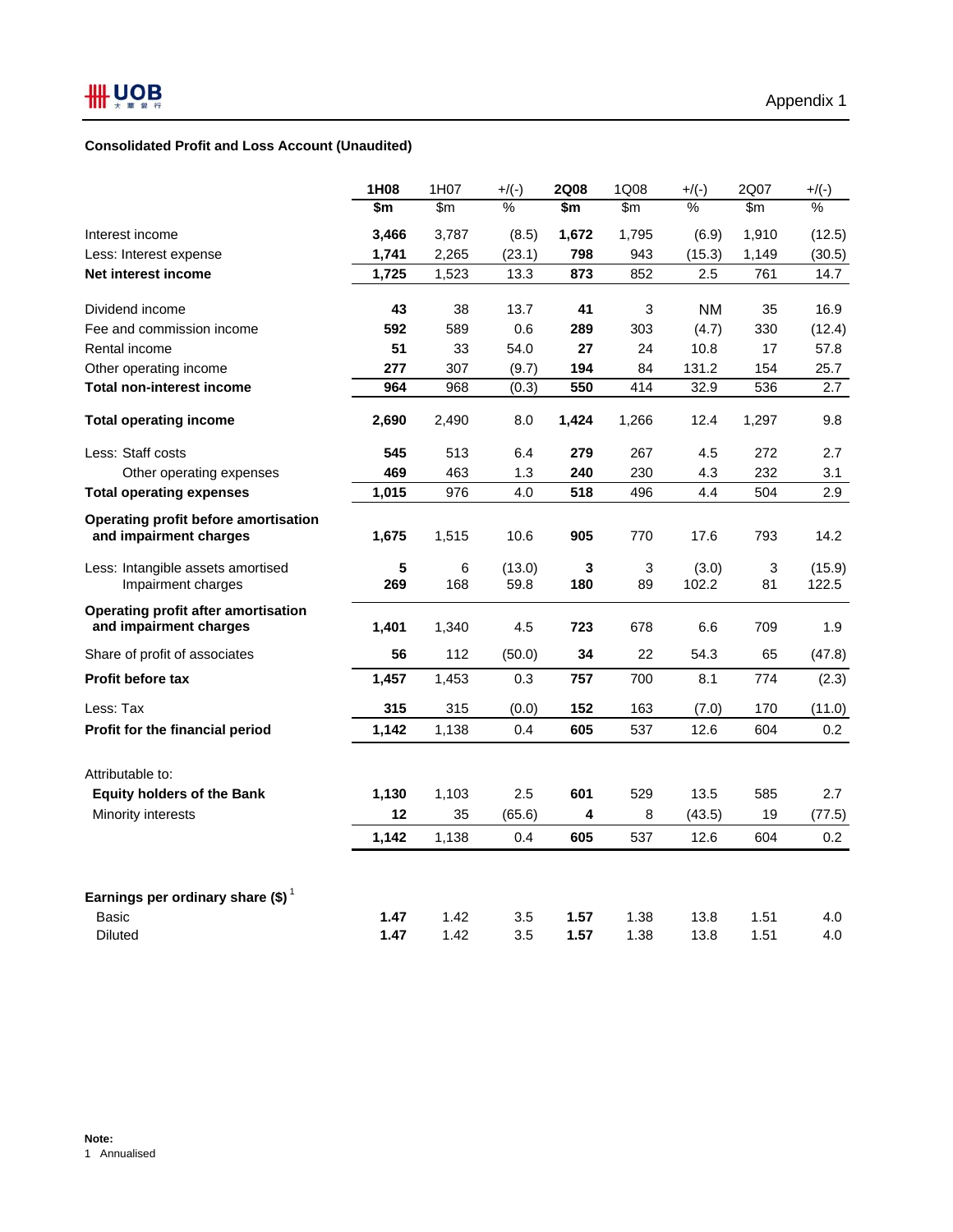# **Consolidated Balance Sheet (Unaudited)**

|                                                    | <b>Jun-08</b> | Mar-08       | Dec-07 $1$   | Jun-07       |
|----------------------------------------------------|---------------|--------------|--------------|--------------|
|                                                    | \$m           | \$m          | \$m          | \$m          |
|                                                    |               |              |              |              |
| <b>Equity</b>                                      |               |              |              |              |
| Share capital<br>Subsidiary preference shares      | 1,895<br>832  | 1,894<br>832 | 2,014<br>832 | 2,239<br>832 |
| Capital reserves                                   | 2,720         | 3,024        | 3,714        | 4,215        |
| Statutory reserves                                 | 3,132         | 3,132        | 3,132        | 3,130        |
| Revenue reserves                                   | 7,760         | 7,847        | 7,328        | 6,778        |
| Share of reserves of associates                    | 244           | 263          | 310          | 317          |
|                                                    |               |              |              |              |
| Equity attributable to equity holders of the Bank  | 16,583        | 16,992       | 17,329       | 17,511       |
| Minority interests                                 | 364           | 384          | 398          | 396          |
| Total                                              | 16,947        | 17,375       | 17,726       | 17,908       |
|                                                    |               |              |              |              |
| <b>Liabilities</b>                                 |               |              |              |              |
| Deposits and balances of banks and agents          | 36,455        | 39,531       | 32,091       | 31,738       |
| Deposits and balances of non-bank customers        | 109,004       | 109,580      | 106,967      | 104,469      |
| Bills and drafts payable                           | 1,970         | 1,971        | 1,824        | 479          |
| Other liabilities                                  | 10,084        | 11,120       | 9,675        | 8,132        |
| Debts issued                                       | 6,337         | 6,206        | 6,666        | 7,338        |
| Total                                              | 163,850       | 168,408      | 157,224      | 152,156      |
|                                                    |               |              |              |              |
| <b>Total equity and liabilities</b>                | 180,797       | 185,784      | 174,950      | 170,063      |
|                                                    |               |              |              |              |
|                                                    |               |              |              |              |
| <b>Assets</b>                                      |               |              |              |              |
| Cash, balances and placements with central banks   | 18,607        | 21,222       | 17,667       | 20,434       |
| Singapore Government treasury bills and securities | 9,173         | 8,690        | 9,134        | 9,623        |
| Other government treasury bills and securities     | 3,745         | 4,650        | 3,482        | 3,266        |
| <b>Trading securities</b>                          | 411           | 525          | 410          | 561          |
| Placements and balances with banks and agents      | 15,625        | 18,940       | 15,207       | 19,595       |
| Loans to non-bank customers                        | 97,395        | 94,373       | 92,669       | 82,461       |
| Investment securities                              | 18,316        | 18,625       | 19,417       | 18,714       |
| Other assets                                       | 10,055        | 11,229       | 9,359        | 7,734        |
| Investment in associates                           | 1,183         | 1,229        | 1,261        | 1,280        |
| Properties and other fixed assets                  | 2,047         | 2,051        | 2,081        | 2,099        |
| Intangible assets                                  | 4,241         | 4,250        | 4,265        | 4,296        |
| Total                                              | 180,797       | 185,784      | 174,950      | 170,063      |
|                                                    |               |              |              |              |
|                                                    |               |              |              |              |
| <b>Off-Balance Sheet Items</b>                     |               |              |              |              |
| <b>Contingent liabilities</b>                      | 13,819        | 12,810       | 13,082       | 11,013       |
| <b>Financial derivatives</b>                       | 447,758       | 399,869      | 388,058      | 437,557      |
| Commitments                                        | 48,872        | 48,988       | 48,359       | 47,149       |
|                                                    |               |              |              |              |
|                                                    |               |              |              |              |
| Net asset value per ordinary share (\$)            | 10.46         | 10.73        | 10.91        | 10.95        |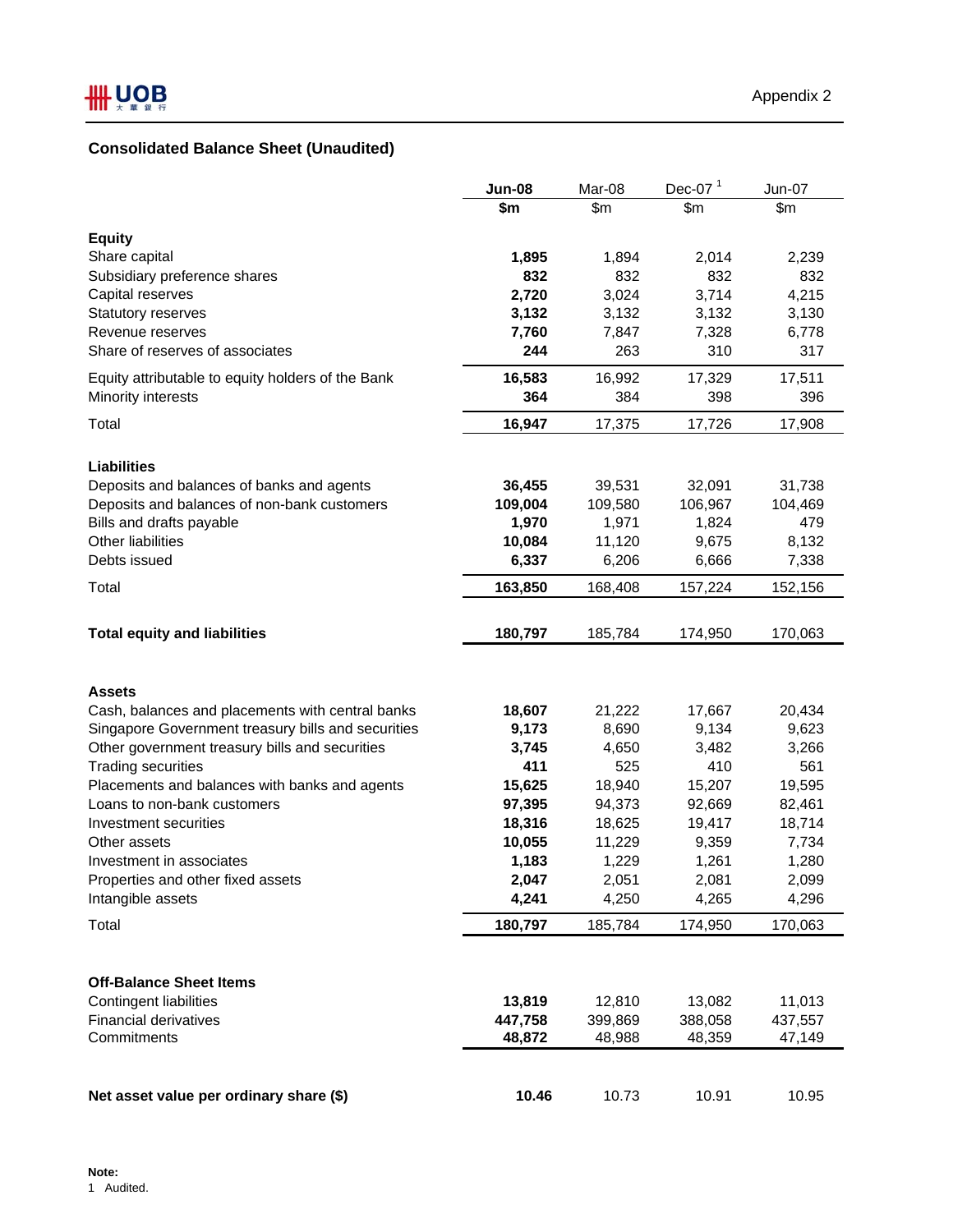# **Consolidated Statement of Changes in Equity (Unaudited)**

|                                                                                                    | Equity Attributable to Equity Holders of the Bank |                                 |                 |                  |                 |                                |              |                          |               |
|----------------------------------------------------------------------------------------------------|---------------------------------------------------|---------------------------------|-----------------|------------------|-----------------|--------------------------------|--------------|--------------------------|---------------|
|                                                                                                    | <b>Share</b>                                      | <b>Subsidiary</b><br>Preference | Capital         | <b>Statutory</b> | Revenue         | Share of<br><b>Reserves of</b> |              | <b>Minority</b>          | Total         |
|                                                                                                    | Capital                                           | <b>Shares</b>                   | <b>Reserves</b> | <b>Reserves</b>  | <b>Reserves</b> | <b>Associates</b>              | <b>Total</b> | <b>Interests</b>         | <b>Equity</b> |
|                                                                                                    | \$m                                               | \$m                             | \$m             | \$m              | \$m             | \$m                            | \$m          | \$m                      | \$m           |
| Balance at 1 January 2008                                                                          | 2,014                                             | 832                             | 3,714           | 3,132            | 7,328           | 310                            | 17,329       | 398                      | 17,726        |
| Currency translation adjustments                                                                   |                                                   | ۰                               | (316)           |                  |                 | $\overline{\phantom{a}}$       | (316)        | (18)                     | (335)         |
| Change in available-for-sale reserve<br>Net change in fair value<br>Transferred to profit and loss |                                                   |                                 | (678)           |                  |                 |                                | (678)        | (5)                      | (684)         |
| account on disposal / impairment                                                                   |                                                   |                                 | (6)             |                  |                 |                                | (6)          | (0)                      | (6)           |
| Change in share of associates'<br>reserves                                                         |                                                   |                                 |                 |                  |                 | (66)                           | (66)         |                          | (66)          |
| Total losses recognised directly<br>in equity                                                      |                                                   | ٠                               | (1,001)         |                  |                 | (66)                           | (1,067)      | (24)                     | (1,091)       |
| Profit for the financial period                                                                    |                                                   |                                 |                 |                  | 1,130           |                                | 1,130        | 12                       | 1,142         |
| Total gains / (losses) recognised<br>for the financial period                                      |                                                   |                                 | (1,001)         |                  | 1,130           | (66)                           | 63           | (12)                     | 51            |
| Transfer from / (to) revenue reserves                                                              |                                                   |                                 | (0)             | 1                | (1)             |                                |              |                          |               |
| Change in minority interests                                                                       |                                                   |                                 |                 |                  |                 |                                |              | (0)                      | (0)           |
| <b>Dividends</b>                                                                                   |                                                   |                                 |                 |                  | (697)           | $\blacksquare$                 | (697)        | (21)                     | (718)         |
| Share buyback - held in treasury                                                                   | (120)                                             |                                 |                 |                  |                 |                                | (120)        | $\blacksquare$           | (120)         |
| Share-based payment                                                                                |                                                   |                                 | $\overline{7}$  |                  |                 |                                | 7            |                          | 7             |
| Issue of shares under share                                                                        |                                                   |                                 |                 |                  |                 |                                |              |                          |               |
| option scheme                                                                                      | 2                                                 |                                 |                 |                  |                 |                                | 2            |                          | 2             |
| Balance at 30 June 2008                                                                            | 1,895                                             | 832                             | 2,720           | 3,132            | 7,760           | 244                            | 16,583       | 364                      | 16,947        |
| Balance at 1 January 2007                                                                          | 2,247                                             | 832                             | 3,969           | 3,130            | 6,356           | 257                            | 16,791       | 385                      | 17,176        |
| Currency translation adjustments                                                                   |                                                   | ÷                               | 135             | ÷,               | ÷,              | $\blacksquare$                 | 135          | $\mathbf{1}$             | 136           |
| Change in available-for-sale reserve<br>Net change in fair value<br>Transferred to profit and loss |                                                   |                                 | 280             |                  |                 |                                | 280          | 3                        | 283           |
| account on disposal / impairment                                                                   |                                                   |                                 | (73)            |                  |                 |                                | (73)         | (0)                      | (73)          |
| Change in share of associates'<br>reserves                                                         |                                                   |                                 |                 |                  |                 | 55                             | 55           |                          | 55            |
| Transfer to revenue reserves<br>upon disposal of associates                                        |                                                   |                                 |                 |                  | (5)             | 5                              |              |                          |               |
| Total gains / (losses) recognised<br>directly in equity                                            |                                                   |                                 | 342             |                  | (5)             | 60                             | 398          | 4                        | 401           |
| Profit for the financial period                                                                    |                                                   |                                 |                 | $\overline{a}$   | 1,103           | $\overline{\phantom{a}}$       | 1,103        | 35                       | 1,138         |
| Total gains recognised for the<br>financial period                                                 |                                                   | $\overline{a}$                  | 342             |                  | 1,098           | 60                             | 1,500        | 39                       | 1,539         |
| Transfer from / (to) revenue reserves                                                              |                                                   |                                 | (96)            | 0                | 96              |                                |              | $\overline{\phantom{a}}$ |               |
| Change in minority interests                                                                       |                                                   |                                 |                 |                  |                 |                                |              | (1)                      | (1)           |
| <b>Dividends</b>                                                                                   |                                                   |                                 |                 |                  | (772)           |                                | (772)        | (27)                     | (799)         |
| Share buyback - held in treasury                                                                   | (14)                                              |                                 |                 |                  |                 |                                | (14)         | $\overline{\phantom{a}}$ | (14)          |
| Issue of shares under share<br>option scheme                                                       | 6                                                 |                                 |                 |                  |                 |                                | 6            | $\overline{\phantom{a}}$ | 6             |
| Balance at 30 June 2007                                                                            | 2,239                                             | 832                             | 4,215           | 3,130            | 6,778           | 317                            | 17,511       | 396                      | 17,908        |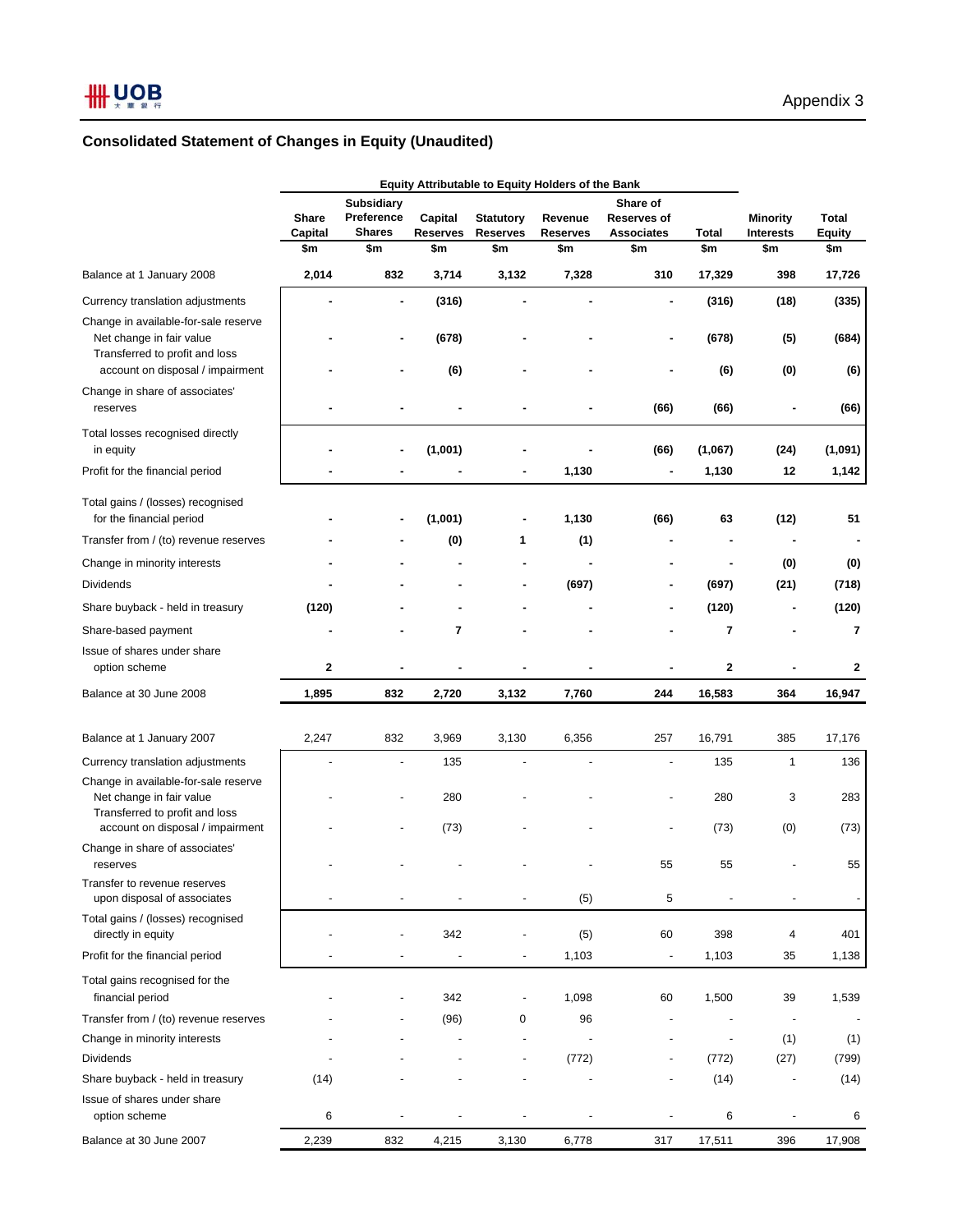# **Consolidated Statement of Changes in Equity (Unaudited)**

|                                                                                                    | <b>Share</b><br>Capital<br>\$m | <b>Subsidiary</b><br>Preference<br><b>Shares</b><br>\$m | Capital<br><b>Reserves</b><br>\$m | <b>Statutory</b><br><b>Reserves</b><br>\$m | Revenue<br><b>Reserves</b><br>\$m | Share of<br><b>Reserves of</b><br><b>Associates</b><br>\$m | Total<br>\$m   | <b>Minority</b><br><b>Interests</b><br>\$m | Total<br><b>Equity</b><br>\$m |
|----------------------------------------------------------------------------------------------------|--------------------------------|---------------------------------------------------------|-----------------------------------|--------------------------------------------|-----------------------------------|------------------------------------------------------------|----------------|--------------------------------------------|-------------------------------|
| Balance at 1 April 2008                                                                            | 1,894                          | 832                                                     | 3,024                             | 3,132                                      | 7,847                             | 263                                                        | 16,992         | 384                                        | 17,375                        |
| Currency translation adjustments                                                                   |                                | $\blacksquare$                                          | (190)                             | ä,                                         | ä,                                | ä,                                                         | (190)          | (12)                                       | (202)                         |
| Change in available-for-sale reserve<br>Net change in fair value<br>Transferred to profit and loss |                                | ۰                                                       | (129)                             |                                            |                                   |                                                            | (129)          | (11)                                       | (141)                         |
| account on disposal / impairment<br>Change in share of associates'<br>reserves                     |                                |                                                         | 12                                |                                            | ٠                                 | (20)                                                       | 12<br>(20)     | 9                                          | 21<br>(20)                    |
| Total losses recognised<br>directly in equity<br>Profit for the financial period                   |                                |                                                         | (307)                             |                                            | 601                               | (20)<br>۰                                                  | (327)<br>601   | (15)<br>4                                  | (342)<br>605                  |
| Total gains / (losses) recognised<br>for the financial period                                      |                                |                                                         | (307)                             | ٠                                          | 601                               | (20)                                                       | 274            | (11)                                       | 263                           |
| Transfer from revenue reserves                                                                     |                                |                                                         |                                   | 0                                          | (0)                               |                                                            |                |                                            |                               |
| Change in minority interests                                                                       |                                |                                                         |                                   |                                            | $\blacksquare$                    |                                                            |                | 0                                          | $\bf{0}$                      |
| <b>Dividends</b>                                                                                   |                                |                                                         |                                   |                                            | (687)                             |                                                            | (687)          | (8)                                        | (696)                         |
| Share-based payment                                                                                |                                |                                                         | 3                                 |                                            |                                   |                                                            | 3              |                                            | 3                             |
| Issue of shares under share<br>option scheme                                                       | 1                              |                                                         |                                   |                                            |                                   |                                                            | 1              |                                            | 1                             |
| Balance at 30 June 2008                                                                            | 1,895                          | 832                                                     | 2,720                             | 3,132                                      | 7,760                             | 244                                                        | 16,583         | 364                                        | 16,947                        |
| Balance at 1 April 2007                                                                            | 2,250                          | 832                                                     | 4,148                             | 3,130                                      | 6,858                             | 288                                                        | 17,507         | 386                                        | 17,893                        |
| Currency translation adjustments                                                                   |                                |                                                         | 75                                |                                            |                                   |                                                            | 75             | 6                                          | 81                            |
| Change in available-for-sale reserve<br>Net change in fair value<br>Transferred to profit and loss |                                |                                                         | 118                               |                                            |                                   |                                                            | 118            | 2                                          | 120                           |
| account on disposal / impairment<br>Change in share of associates'<br>reserves                     |                                |                                                         | (30)                              |                                            |                                   | 29                                                         | (30)<br>29     | (0)                                        | (30)<br>29                    |
| Total gains recognised directly<br>in equity                                                       |                                | $\overline{a}$                                          | 163                               |                                            |                                   | 29                                                         | 191            | 8                                          | 199                           |
| Profit for the financial period                                                                    |                                |                                                         |                                   |                                            | 585                               |                                                            | 585            | 19                                         | 604                           |
| Total gains recognised for the<br>financial period                                                 |                                |                                                         | 163                               |                                            | 585                               | 29                                                         | 776            | 27                                         | 803                           |
| Transfer from / (to) revenue reserves                                                              |                                |                                                         | (96)                              | 0                                          | 96                                |                                                            |                |                                            |                               |
| Change in minority interests                                                                       |                                |                                                         |                                   | $\overline{\phantom{a}}$                   | $\overline{a}$                    |                                                            | $\overline{a}$ | (0)                                        | (0)                           |
| <b>Dividends</b>                                                                                   |                                |                                                         |                                   | ÷                                          | (761)                             |                                                            | (761)          | (17)                                       | (778)                         |
| Share buyback - held in treasury                                                                   | (14)                           |                                                         |                                   |                                            |                                   |                                                            | (14)           |                                            | (14)                          |
| Issue of shares under share<br>option scheme                                                       | 3                              | ÷                                                       | $\overline{\phantom{m}}$          | ÷                                          | $\overline{a}$                    | $\overline{a}$                                             | 3              | $\overline{\phantom{a}}$                   | 3                             |
| Balance at 30 June 2007                                                                            | 2,239                          | 832                                                     | 4,215                             | 3,130                                      | 6,778                             | 317                                                        | 17,511         | 396                                        | 17,908                        |

**Equity Attributable to Equity Holders of the Bank**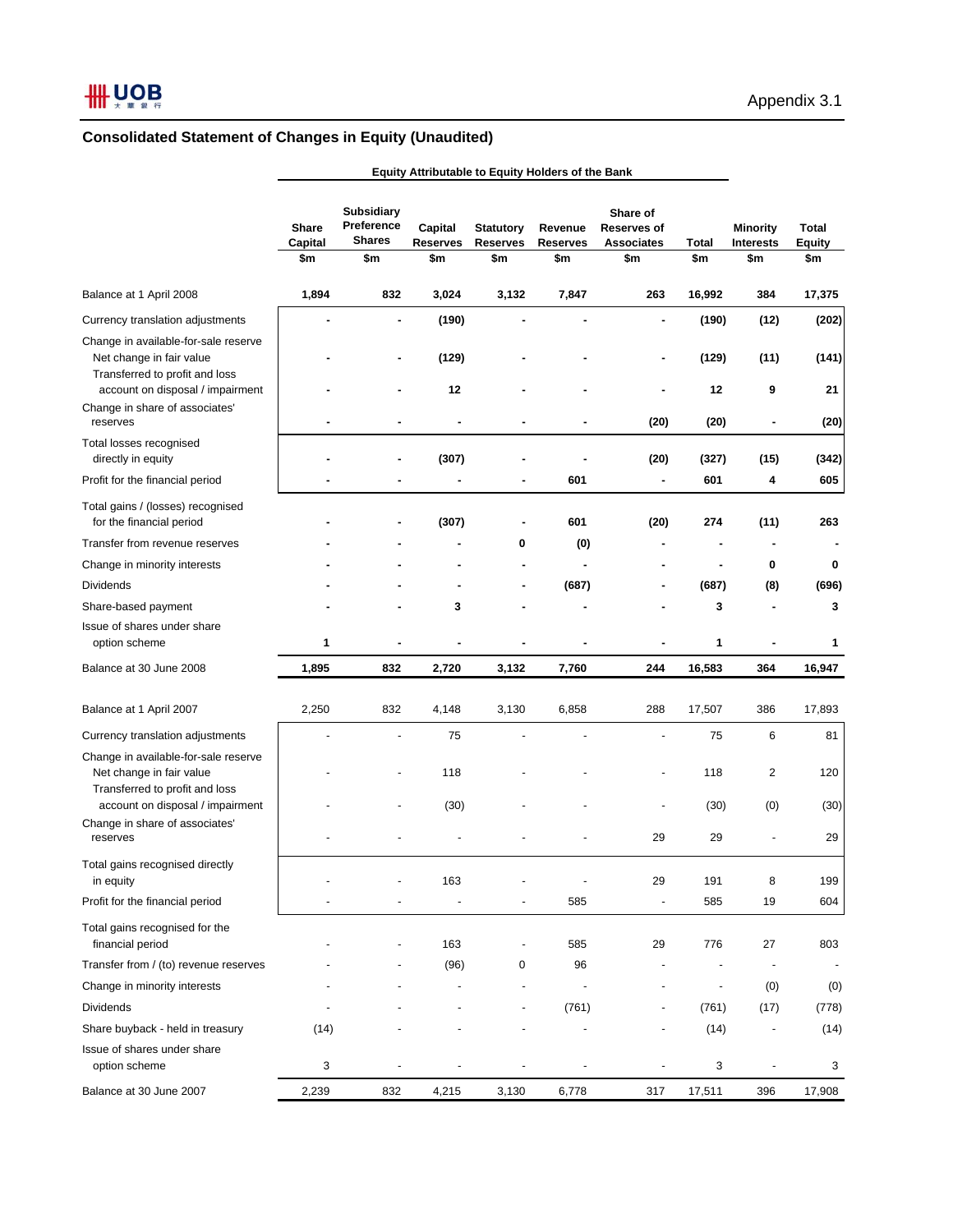#### **Consolidated Cash Flow Statement (Unaudited)**

|                                                                                 | 1H08     | 1H07    | <b>2Q08</b> | 2Q07     |
|---------------------------------------------------------------------------------|----------|---------|-------------|----------|
|                                                                                 | \$m\$    | \$m\$   | \$m         | \$m\$    |
| Cash flows from operating activities                                            |          |         |             |          |
| Operating profit before amortisation and impairment charges                     | 1,675    | 1,515   | 905         | 793      |
| Adjustments for:                                                                |          |         |             |          |
| Depreciation of assets                                                          | 67       | 70      | 34          | 35       |
| Net gain on disposal of assets                                                  | (157)    | (64)    | (154)       | (30)     |
| Share-based payment                                                             | 7        |         | 3           |          |
| Operating profit before working capital changes                                 | 1,592    | 1,521   | 789         | 798      |
| Changes in working capital                                                      |          |         |             |          |
| Increase / (decrease) in deposits                                               | 6,400    | 7,207   | (3,652)     | 2,823    |
| Increase / (decrease) in bills and drafts payable                               | 146      | 91      | (1)         | 48       |
| Increase / (decrease) in other liabilities                                      | 473      | (73)    | (1,008)     | (313)    |
| (Increase) / decrease in trading securities                                     | (1)      | (78)    | 114         | (75)     |
| (Increase) / decrease in placements and balances with banks and agents          | (418)    | 4,937   | 3,316       | 4,419    |
| Increase in loans to non-bank customers                                         | (4,897)  | (5,706) | (3, 161)    | (3, 452) |
| (Increase) / decrease in other assets                                           | (718)    | 397     | 1,159       | 421      |
| Cash generated from operations                                                  | 2,578    | 8,296   | (2, 445)    | 4,669    |
| Income tax paid                                                                 | (363)    | (255)   | (183)       | (198)    |
|                                                                                 |          |         |             |          |
| Net cash provided by / (used in) operating activities                           | 2,215    | 8,041   | (2,628)     | 4,470    |
| Cash flows from investing activities                                            |          |         |             |          |
| Net cash flow on disposal / (acquisition) of:                                   |          |         |             |          |
| Investment securities and associates                                            | 501      | (848)   | 319         | (346)    |
| Properties and other fixed assets                                               | (25)     | (299)   | (23)        | (272)    |
| Change in minority interests                                                    | (24)     | 3       | (15)        | 8        |
| Dividends received from associates                                              | 55       | 55      | 54          | 48       |
| Net cash provided by / (used in) investing activities                           | 507      | (1,089) | 335         | (562)    |
| Cash flows from financing activities                                            |          |         |             |          |
| Proceeds from issue of shares                                                   | 2        | 6       | 1           | 3        |
| Net (decrease) / increase in debts issued                                       | (330)    | 742     | 131         | 782      |
| Share buyback                                                                   | (120)    | (14)    |             | (14)     |
| Dividends paid on ordinary shares                                               | (678)    | (750)   | (678)       | (750)    |
| Dividends paid on subsidiary preference shares                                  | (20)     | (22)    |             |          |
| Dividends paid to minority interests                                            | (21)     | (19)    | (8)         | (9)      |
| Net cash (used in) / provided by financing activities                           | (1, 166) | (57)    | (554)       | 12       |
| Currency translation adjustments                                                | (313)    | 137     | (189)       | 74       |
| Net increase / (decrease) in cash and cash equivalents for the financial period | 1,242    | 7,031   | (3,036)     | 3,995    |
| Cash and cash equivalents at beginning of the financial period                  | 30,283   | 26,292  | 34,561      | 29,328   |
|                                                                                 |          |         |             |          |
| Cash and cash equivalents at end of the financial period                        | 31,525   | 33,323  | 31,525      | 33,323   |
| Represented by:                                                                 |          |         |             |          |
| Cash, balances and placements with central banks                                | 18,607   | 20,434  | 18,607      | 20,434   |
| Singapore Government treasury bills and securities                              | 9,173    | 9,623   | 9,173       | 9,623    |
| Other government treasury bills and securities                                  | 3,745    | 3,266   | 3,745       | 3,266    |
| Cash and cash equivalents at end of the financial period                        | 31,525   | 33,323  | 31,525      | 33,323   |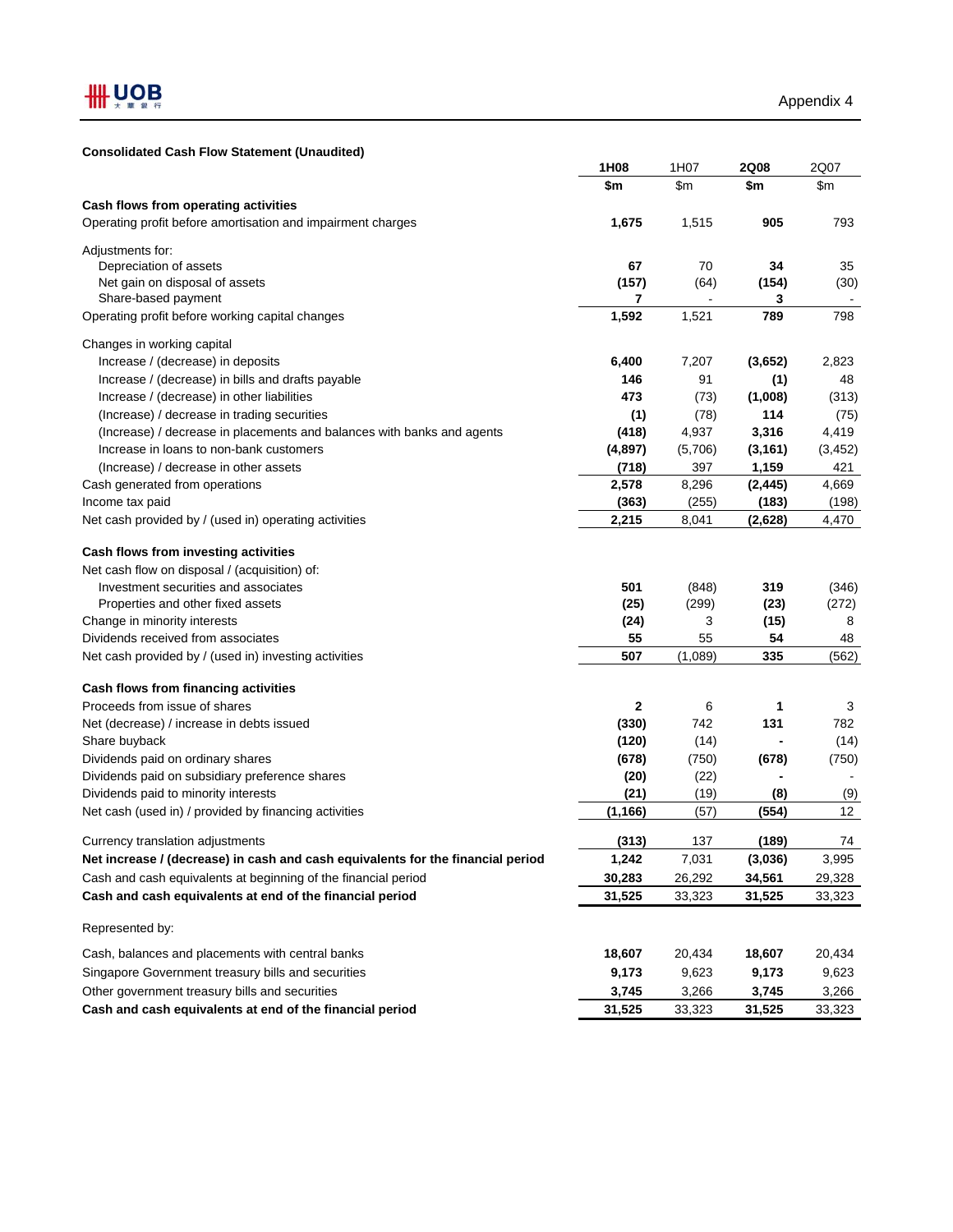# **Balance Sheet of the Bank (Unaudited)**

|                                                    | <b>Jun-08</b> | Mar-08        | Dec-07 $1$ | Jun-07  |
|----------------------------------------------------|---------------|---------------|------------|---------|
|                                                    | \$m           | $\mathsf{Sm}$ | \$m        | \$m     |
| <b>Equity</b>                                      |               |               |            |         |
| Share capital                                      | 1,895         | 1,894         | 2,014      | 2,239   |
| Capital reserves                                   | 3,060         | 3,060         | 3,597      | 3,972   |
| Statutory reserves                                 | 2,753         | 2,753         | 2,753      | 2,753   |
| Revenue reserves                                   | 5,996         | 6,061         | 5,623      | 5,435   |
| Total                                              | 13,703        | 13,768        | 13,987     | 14,399  |
| Liabilities                                        |               |               |            |         |
| Deposits and balances of banks and agents          | 33,101        | 37,073        | 30,142     | 27,695  |
| Deposits and balances of non-bank customers        | 87,687        | 86,498        | 84,312     | 81,268  |
| Deposits and balances of subsidiaries              | 3,742         | 3,461         | 4,047      | 4,072   |
| Total deposits and balances                        | 124,531       | 127,032       | 118,502    | 113,035 |
| Bills and drafts payable                           | 217           | 161           | 372        | 299     |
| Other liabilities                                  | 7,382         | 8,156         | 7,013      | 5,667   |
| Debts issued                                       | 6,418         | 6,688         | 6,665      | 6,480   |
| Total                                              | 138,547       | 142,036       | 132,551    | 125,480 |
| <b>Total equity and liabilities</b>                | 152,251       | 155,805       | 146,538    | 139,879 |
| <b>Assets</b>                                      |               |               |            |         |
| Cash, balances and placements with central banks   | 14,628        | 16,838        | 14,976     | 17,006  |
| Singapore Government treasury bills and securities | 9,054         | 8,598         | 9,052      | 9,530   |
| Other government treasury bills and securities     | 2,266         | 2,848         | 1,878      | 2,293   |
| <b>Trading securities</b>                          | 314           | 333           | 110        | 239     |
| Placements and balances with banks and agents      | 12,314        | 16,268        | 13,220     | 15,251  |
| Loans to non-bank customers                        | 74,883        | 71,793        | 71,994     | 63,073  |
| Placements with and advances to subsidiaries       | 3,487         | 2,946         | 646        | 795     |
| Investment securities                              | 17,278        | 17,362        | 18,205     | 16,913  |
| Other assets                                       | 8,522         | 9,320         | 7,687      | 6,030   |
| Investment in associates                           | 372           | 373           | 373        | 373     |
| Investment in subsidiaries                         | 4,604         | 4,602         | 3,859      | 3,820   |
| Properties and other fixed assets                  | 1,345         | 1,340         | 1,357      | 1,374   |
| Intangible assets                                  | 3,182         | 3,182         | 3,182      | 3,182   |
| Total                                              | 152,251       | 155,805       | 146,538    | 139,879 |
| <b>Off-Balance Sheet Items</b>                     |               |               |            |         |
| <b>Contingent liabilities</b>                      | 11,345        | 10,444        | 11,089     | 8,801   |
| <b>Financial derivatives</b>                       | 428,460       | 381,893       | 377,779    | 430,463 |
| Commitments                                        | 40,365        | 39,661        | 39,872     | 38,442  |
|                                                    |               |               |            |         |
| Net asset value per ordinary share (\$)            | 9.10          | 9.15          | 9.25       | 9.45    |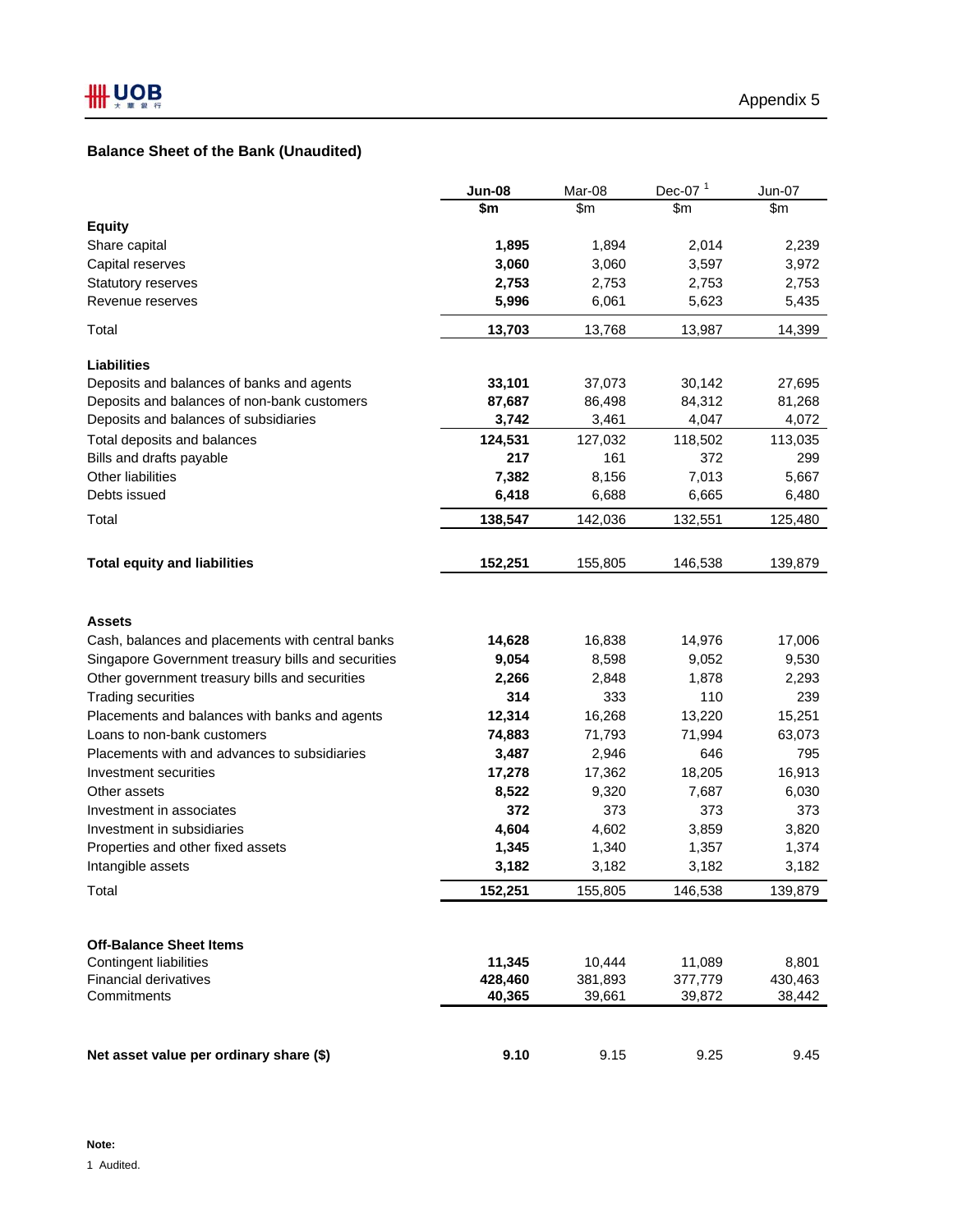# **Statement of Changes in Equity of the Bank (Unaudited)**

|                                                                    | <b>Share</b><br>Capital | Capital<br><b>Reserves</b> | <b>Statutory</b><br><b>Reserves</b> | Revenue<br><b>Reserves</b> | <b>Total</b><br><b>Equity</b> |
|--------------------------------------------------------------------|-------------------------|----------------------------|-------------------------------------|----------------------------|-------------------------------|
|                                                                    | \$m                     | \$m                        | \$m                                 | \$m                        | \$m                           |
| Balance at 1 January 2008                                          | 2,014                   | 3,597                      | 2,753                               | 5,623                      | 13,987                        |
| Currency translation adjustments                                   |                         | (3)                        |                                     |                            | (3)                           |
| Change in available-for-sale reserve                               |                         |                            |                                     |                            |                               |
| Net change in fair value                                           |                         | (536)                      |                                     |                            | (536)                         |
| Transferred to profit and loss<br>account on disposal / impairment |                         | (5)                        |                                     |                            | (5)                           |
| Total losses recognised directly in equity                         | -                       | (544)                      | $\blacksquare$                      |                            | (544)                         |
| Profit for the financial period                                    |                         |                            |                                     | 1,050                      | 1,050                         |
| Total gains / (losses) recognised for the<br>financial period      |                         | (544)                      |                                     | 1,050                      | 506                           |
| Dividends                                                          |                         |                            |                                     | (678)                      | (678)                         |
| Share buyback - held in treasury                                   | (120)                   |                            |                                     |                            | (120)                         |
| Share-based payment                                                |                         | 7                          |                                     |                            | 7                             |
| Issue of shares under share<br>option scheme                       | 2                       |                            |                                     |                            | 2                             |
| Balance at 30 June 2008                                            | 1,895                   | 3,060                      | 2,753                               | 5,996                      | 13,703                        |
| Balance at 1 January 2007                                          | 2,247                   | 3,818                      | 2,753                               | 4,989                      | 13,807                        |
| Currency translation adjustments                                   |                         | 2                          |                                     |                            | 2                             |
| Change in available-for-sale reserve                               |                         |                            |                                     |                            |                               |
| Net change in fair value                                           |                         | 272                        |                                     |                            | 272                           |
| Transferred to profit and loss<br>account on disposal / impairment |                         | (72)                       |                                     |                            | (72)                          |
| Total gains recognised directly in equity                          |                         | 202                        |                                     |                            | 202                           |
| Profit for the financial period                                    |                         |                            |                                     | 1,147                      | 1,147                         |
| Total gains recognised for the<br>financial period                 |                         | 202                        |                                     | 1,147                      | 1,349                         |
| Transfer to revenue reserves                                       |                         | (48)                       |                                     | 48                         |                               |
| Dividends                                                          |                         |                            |                                     | (750)                      | (750)                         |
| Share buyback - held in treasury                                   | (14)                    |                            |                                     |                            | (14)                          |
| Issue of shares under share<br>option scheme                       | 6                       |                            |                                     |                            | 6                             |
| Balance at 30 June 2007                                            | 2,239                   | 3,972                      | 2,753                               | 5,435                      | 14,399                        |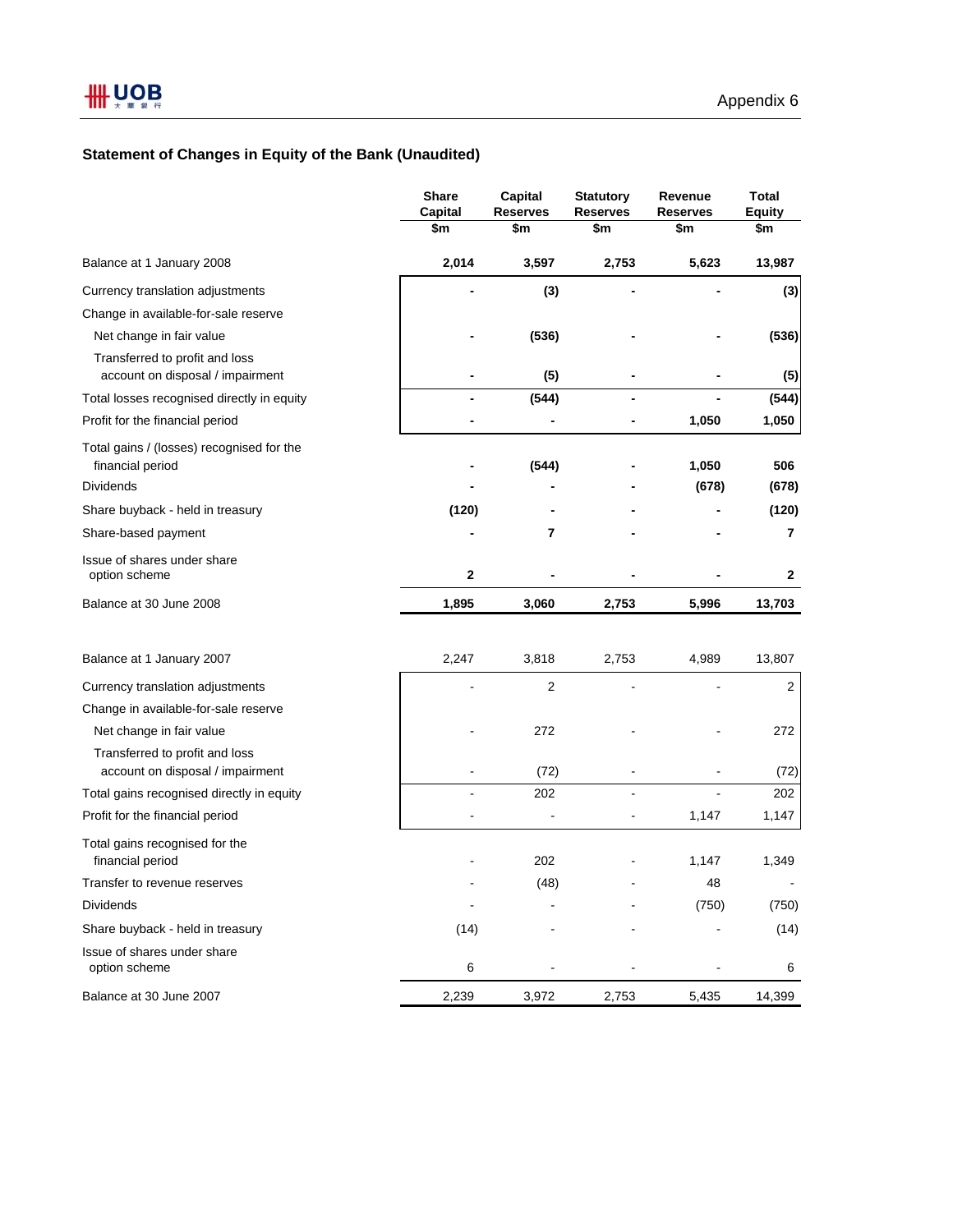# **Statement of Changes in Equity of the Bank (Unaudited)**

|                                                                    | <b>Share</b><br>Capital | Capital<br><b>Reserves</b> | <b>Statutory</b><br><b>Reserves</b> | Revenue<br><b>Reserves</b> | <b>Total</b><br><b>Equity</b> |
|--------------------------------------------------------------------|-------------------------|----------------------------|-------------------------------------|----------------------------|-------------------------------|
|                                                                    | \$m                     | \$m                        | \$m                                 | \$m                        | \$m                           |
| Balance at 1 April 2008                                            | 1,894                   | 3,060                      | 2,753                               | 6,061                      | 13,768                        |
| Currency translation adjustments                                   |                         | (6)                        |                                     |                            | (6)                           |
| Change in available-for-sale reserve                               |                         |                            |                                     |                            |                               |
| Net change in fair value                                           |                         | 3                          |                                     |                            | 3                             |
| Transferred to profit and loss<br>account on disposal / impairment |                         | (1)                        |                                     |                            | (1)                           |
| Total losses recognised directly in equity                         |                         | (4)                        |                                     |                            | $\overline{(4)}$              |
| Profit for the financial period                                    |                         | $\overline{\phantom{0}}$   |                                     | 612                        | 612                           |
| Total gains / (losses) recognised for the<br>financial period      |                         | (4)                        |                                     | 612                        | 608                           |
| <b>Dividends</b>                                                   |                         |                            |                                     | (678)                      | (678)                         |
| Share-based payment                                                |                         | 3                          |                                     |                            | 3                             |
| Issue of shares under share option<br>scheme                       | 1                       |                            |                                     |                            | 1                             |
| Balance at 30 June 2008                                            | 1,895                   | 3,060                      | 2,753                               | 5,996                      | 13,703                        |
| Balance at 1 April 2007                                            | 2,250                   | 3,951                      | 2,753                               | 5,366                      | 14,320                        |
| Currency translation adjustments                                   |                         | 4                          |                                     |                            | 4                             |
| Change in available-for-sale reserve                               |                         |                            |                                     |                            |                               |
| Net change in fair value                                           |                         | 95                         |                                     |                            | 95                            |
| Transferred to profit and loss<br>account on disposal / impairment |                         | (30)                       |                                     |                            | (30)                          |
| Total gains recognised directly in equity                          |                         | 69                         |                                     |                            | 69                            |
| Profit for the financial period                                    |                         |                            |                                     | 770                        | 770                           |
| Total gains recognised for the<br>financial period                 |                         | 69                         |                                     | 770                        | 839                           |
| Transfer to revenue reserves                                       |                         | (48)                       |                                     | 48                         |                               |
| <b>Dividends</b>                                                   |                         |                            |                                     | (750)                      | (750)                         |
| Share buy back - held in treasury                                  | (14)                    |                            |                                     |                            | (14)                          |
| Issue of shares under share option<br>scheme                       | 3                       |                            |                                     |                            | 3                             |
| Balance at 30 June 2007                                            | 2,239                   | 3,972                      | 2,753                               | 5,435                      | 14,399                        |